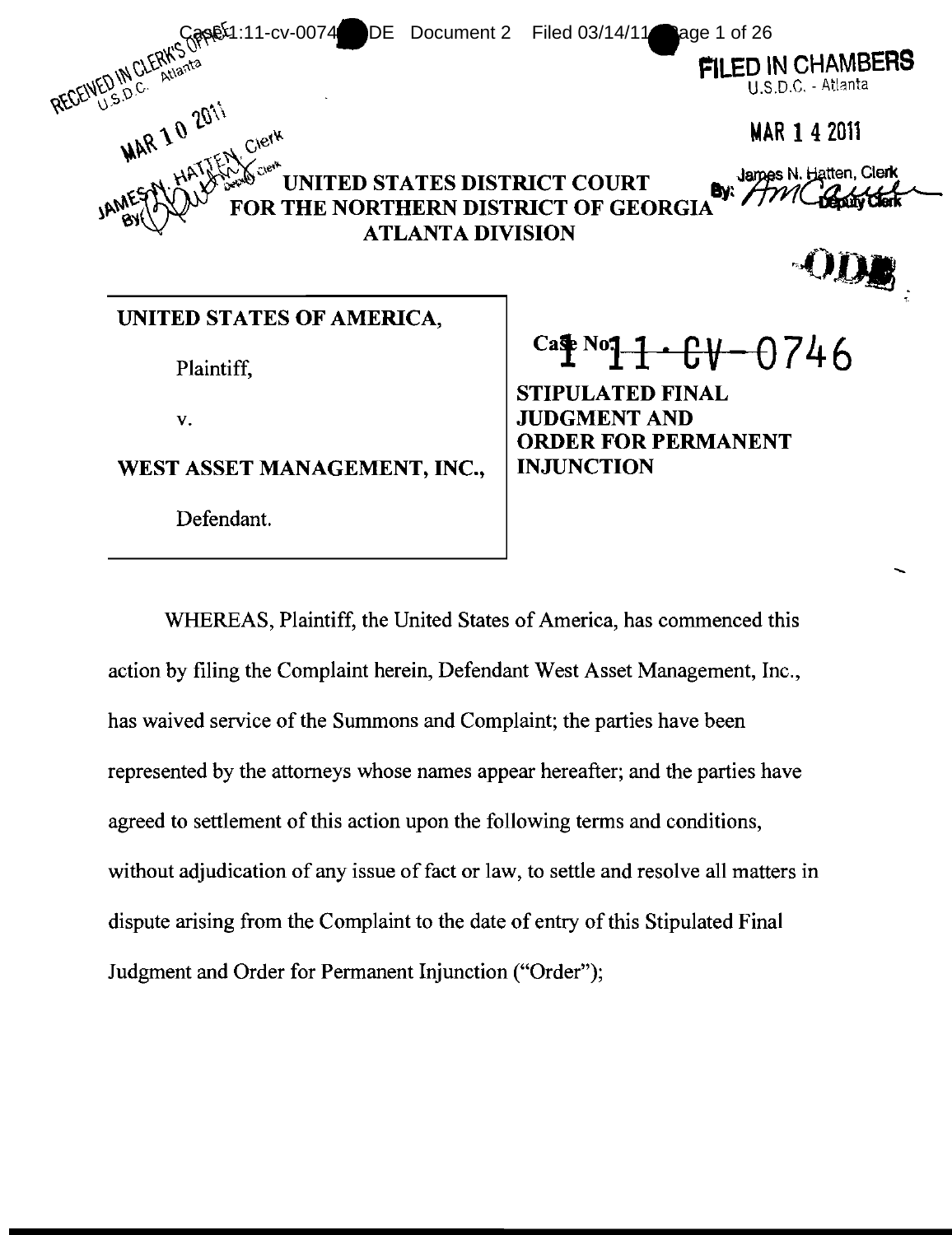THEREFORE, on the joint motion of Plaintiff and Defendant, IT IS HEREBY ORDERED, ADJUDGED, and DECREED as follows:

1. This Court has jurisdiction of the subject matter and of the parties.

2. The Complaint states a claim upon which relief may be granted against Defendant under Sections 5(a), 5(m)(I)(A), 13(b), and 16(a) of the Federal Trade Commission Act ("FTC Act"), 15 U.S.c. §§ 45(a), 45(m)(I)(A), 53(b), and 56(a), and Section 814 of the Fair Debt Collection Practices Act ("FDCPA"), 15 U.S.C. § 16921. 2. The Complaint states a claim upon which relief may be granted against Defendant under Sections 5(a), 5(m)(1)(A), 13(b), and 16(a) of the F<br>Trade Commission Act ("FTC Act"), 15 U.S.C.  $\S\S 45(a)$ , 45(m)(1)(A), 53(b)<br>56(a)

3. Venue in this district is proper under 28 U.S.C.  $\S\S$  1391(b)-(c) and<br>a) and 15 U.S.C.  $\S$  53(b). 1395(a) and 15 U.S.C. § 53(b).

4. The activities of Defendant are in or affecting commerce as 4. The activities of Defendant are in or affecting commerce as "commerce" is defined in Section 4 of the FTC Act, 15 U.S.C. § 44.

5. For purposes of this Order, the definitions set forth in the FDCPA, 15 U.S.c. § 1692a, shall apply.

15 U.S.C.  $\S$  1692a, shall apply.<br>6. Entry of this Order is in the public interest.

7. Defendant stipulates to entry of this Order freely and without coercion. Defendant further acknowledges that it has read the provisions of this Order and is prepared to abide by them. 7. Defendant stipulates to entry of this Order free<br>on. Defendant further acknowledges that it has read<br>and is prepared to abide by them.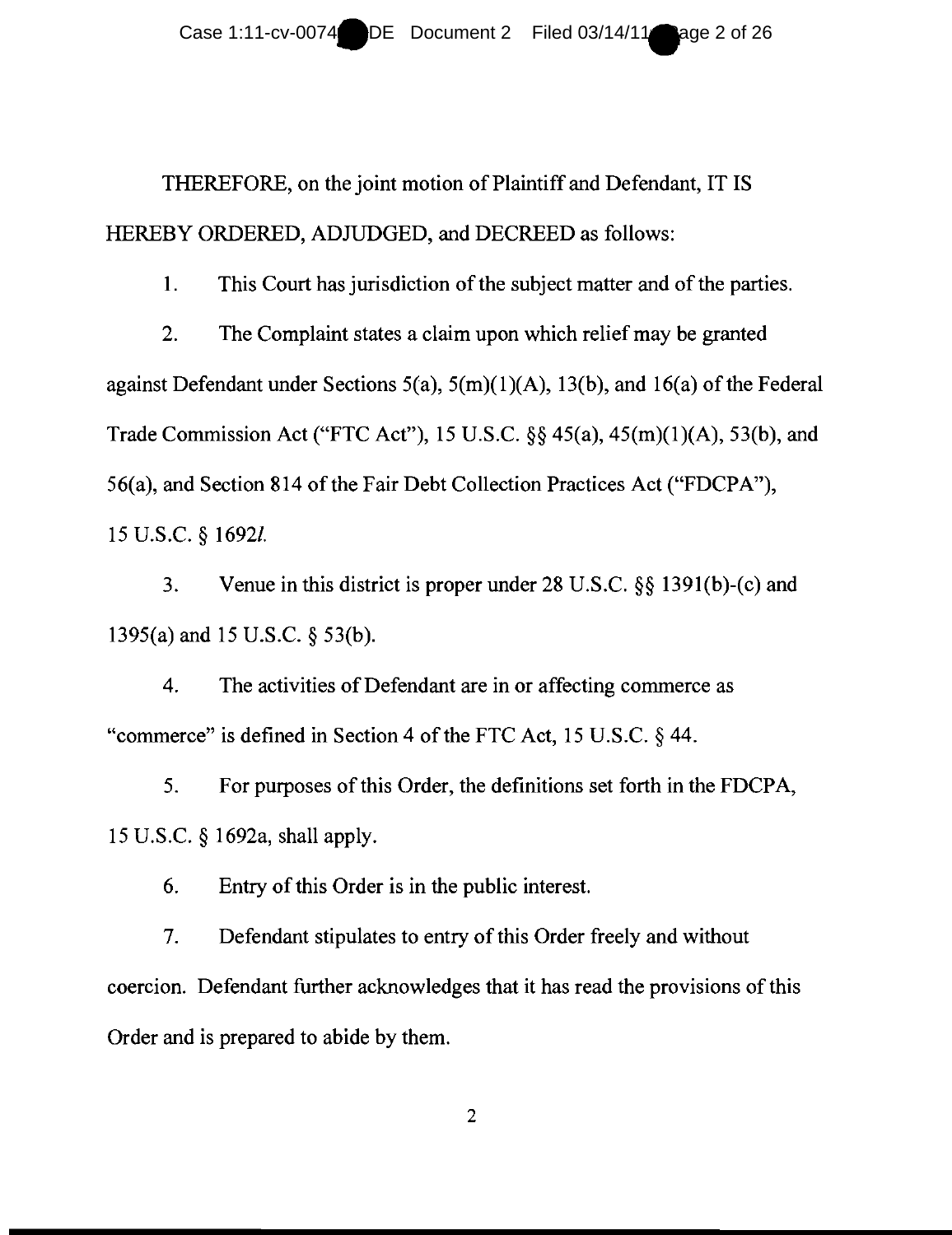8. All parties hereby waive all rights to appeal or otherwise challenge or contest the validity of this Order.

contest the validity of this Order.<br>
9. The parties shall each bear their own costs and attorneys' fees incurred in this action. Defendant waives all claims under the Equal Access to Justice Act, in this action. Defendant waives all claims under the Equal Access to Justice Ac<br>28 U.S.C. § 2412. Defendant further waives and releases any claim it may have against the Federal Trade Commission, its employees, representatives, or agents.

10. Plaintiff and Defendant, by and through their counsel, have agreed that the entry of this Order resolves all matters of dispute between them arising from the Complaint in this action, up to the date of entry of this Order.

11. Defendant has not admitted any of the allegations of wrongdoing set forth in the Complaint, and entry of this Order is not an admission of any such allegations or wrongdoing or violation of law. Nonetheless, Defendant stipulates and agrees to entry of this Order to settle and resolve these disputes. against the Federal Trade Commission, its employees, representatives, or agents.<br>
10. Plaintiff and Defendant, by and through their counsel, have agreed<br>
that the entry of this Order resolves all matters of dispute between

#### **DEFINITIONS**

For the purposes of this Order, the following definitions shall apply:<br>A. "Commission" means the Federal Trade Commission;

A. "Commission" means the Federal Trade Commission;

B. "Defendant" means West Asset Management, Inc. (WAM), and its successors and assigns;

C. "Plaintiff" means the United States of America.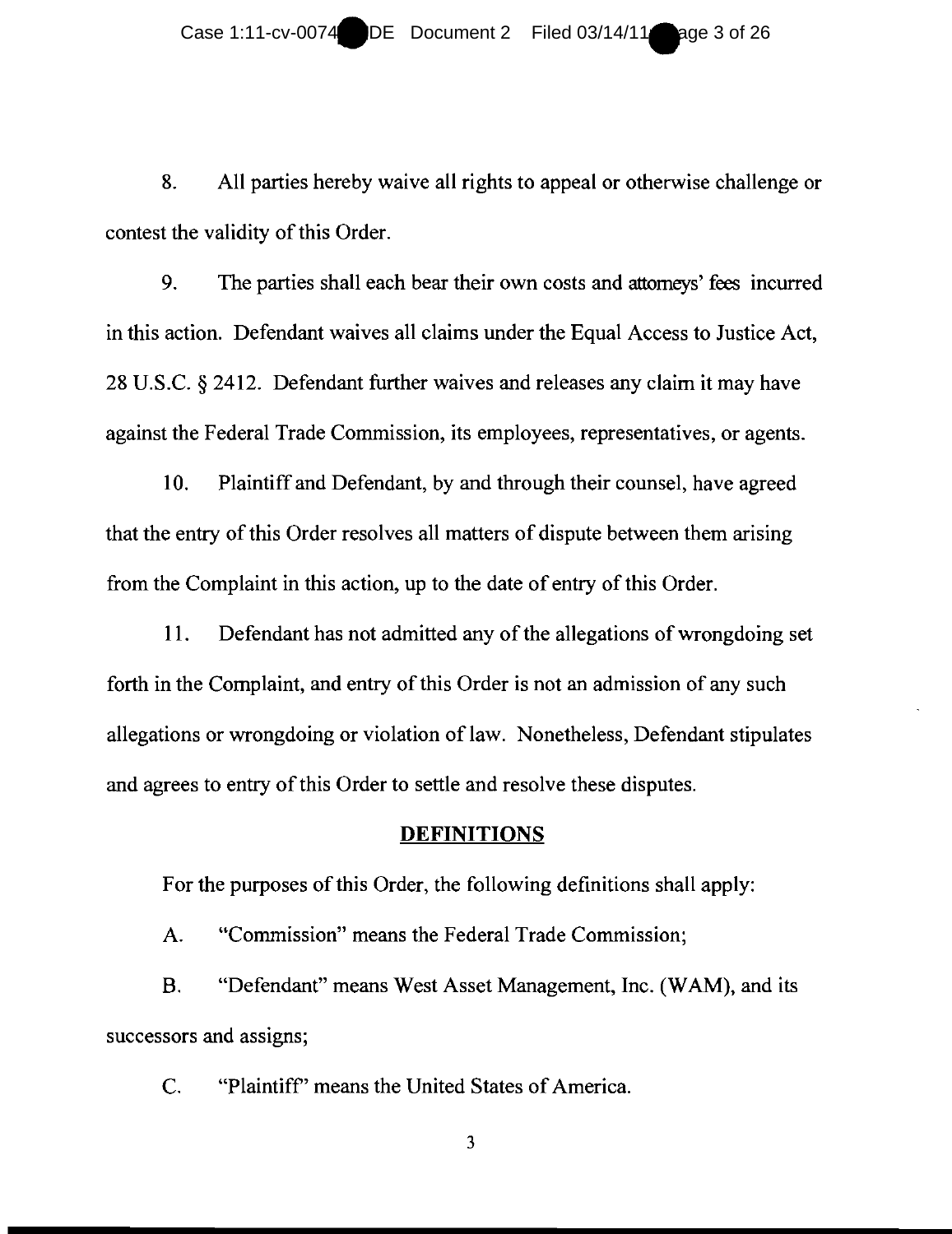# **ORDER ORDER**

# **I. INJUNCTION AGAINST VIOLATIONS OF THE FTC ACT**

IT IS HEREBY ORDERED that Defendant and its officers, agents, servants, IT IS HEREBY ORDERED that Defendant and its officers, agents, serv<br>employees, and those persons or entities in active concert or participation with them who receive actual notice of this Order by personal service or otherwise, whether acting directly or through any entity, corporation, subsidiary, division, affiliate or other device, in connection with collecting or attempting to collect debts, are permanently restrained and enjoined from the following actions: whether acting directly or through any entity, corporation, subsidiary, division,<br>affiliate or other device, in connection with collecting or attempting to collect<br>debts, are permanently restrained and enjoined from the fo

A. Misrepresenting to consumers, expressly or by implication, that:

I. WAM is a law firm or WAM collectors are attorneys; Misrepresenting to consumers, expressly or by implication, that:<br>
1. WAM is a law firm or WAM collectors are attorneys;<br>
2. Nonpayment of a debt will result in the seizure, garnishment,

attachment, or sale of consumers' properties or wages, or the arrest or imprisonment of consumers;

3. Nonpayment of a debt will result in WAM taking legal action or seeking criminal prosecution against consumers; imprisonment of consumers;<br>3. Nonpayment of a debt will result in WAM taking legal<br>or seeking criminal prosecution against consumers;

4. Partial payments by consumers will be accepted as full settlement of the consumers' indebtedness; or  $\frac{4}{4}$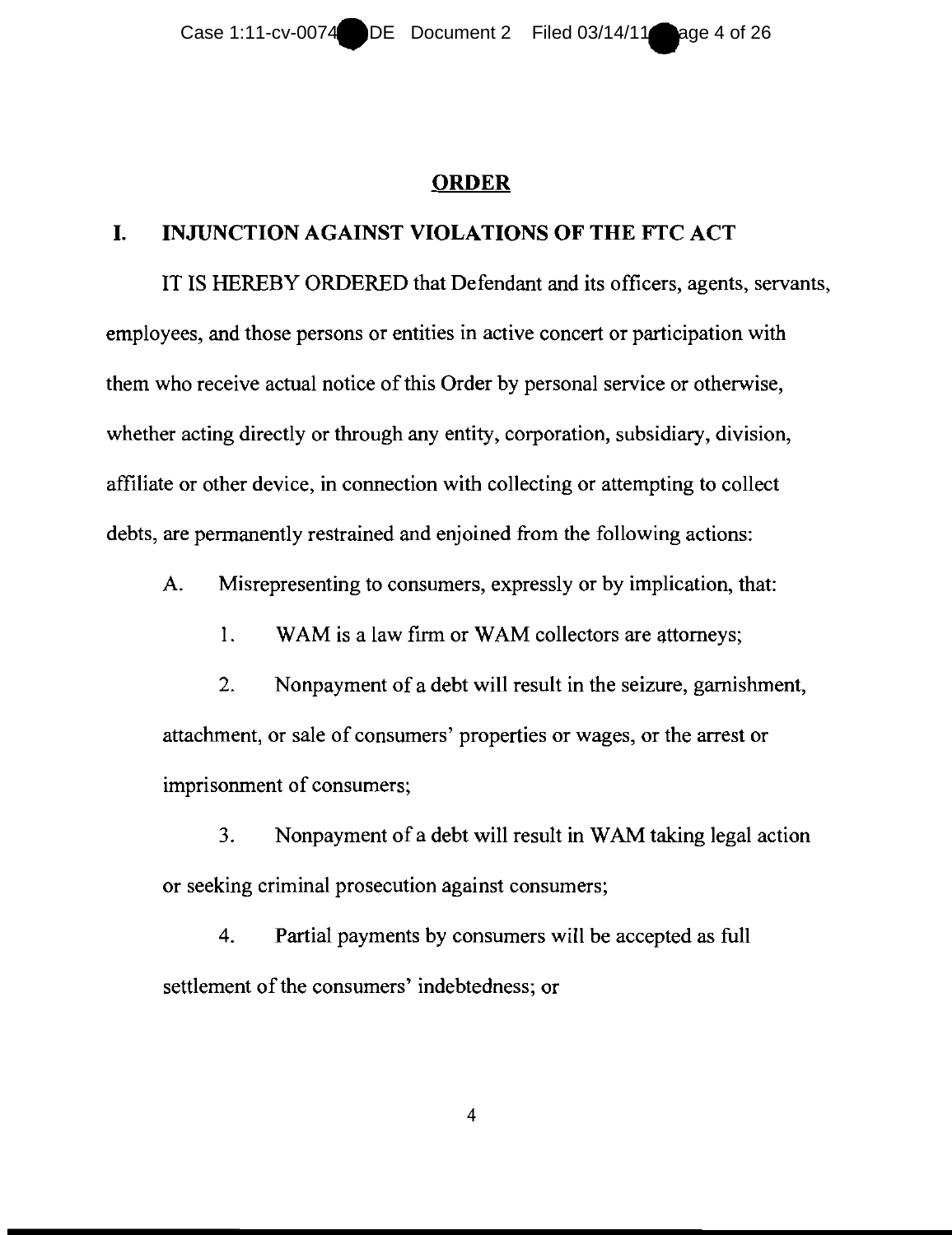Case 1:11-cv-0074 DE Document 2 Filed 03/14/11 age 5 of 26

5. Negative credit information will remain on consumers' credit reports until the debt is paid;

B. Making any misrepresentation to consumers, expressly or by implication, about the consequences of paying or not paying a debt, in whole or in part; reports until the debt is paid;<br>
B. Making any misrepresentation to consumers, expressly or by<br>
ation, about the consequences of paying or not paying a debt, in whole or in<br>
C. Making any material misrepresentation, expres

to collect or attempt to collect a debt or obtain information concerning a consumer;<br>and and

D. Making any withdrawals from consumers' bank accounts or charges D. Making any withdrawals from consumers' bank accounts or charges<br>onto consumers' credit cards without obtaining consumers' express, informed consent.

#### **II. INJUNCTION AGAINST VIOLATIONS OF THE FDCPA II. INJUNCTION AGAINST VIOLATIONS OF THE FDCPA**

IT IS FURTHER ORDERED that Defendant and its officers, agents, servants, employees, and those persons or entities in active concert or participation with them who receive actual notice of this Order by personal service or otherwise, whether acting directly or through any entity, corporation, subsidiary, division, affiliate or other device, in connection with acting as a "debt collector" on behalf of a "creditor" in the collection of a "debt" from a "consumer," as those terms are  $\frac{5}{100}$ servants, employees, and those persons or entities in active concert or participation<br>with them who receive actual notice of this Order by personal service or otherwise,<br>whether acting directly or through any entity, corpo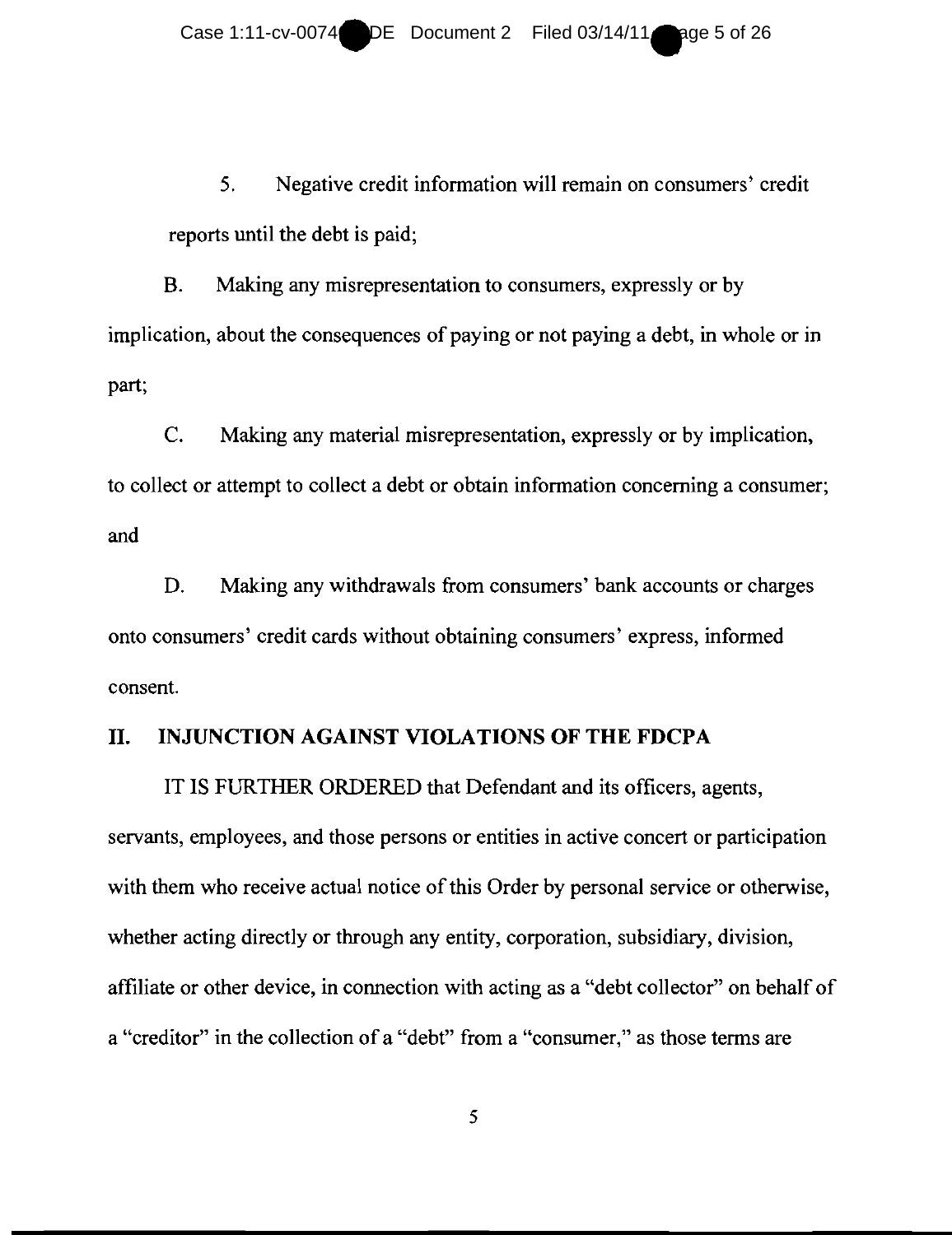defined in Section 803(6), (4), (5), and (3), respectively, of the FDCPA, 15 U.S.C.  $\hat{\S}$  $1692(a)(6)$ ,  $(4)$ ,  $(5)$ , and  $(3)$ , are permanently restrained and enjoined from the following actions: defined in Section 803(6), (4), (5), and (3), respectively, of the FDCPA, 15 U.S.C. §<br>1692(a)(6), (4), (5), and (3), are permanently restrained and enjoined from the<br>following actions:<br>A. Using any false, deceptive, or mi

A. Using any false, deceptive, or misleading representation or means in connection with the collection of any debt, in violation of Section 807 of the FDCPA, 15 U.S.C. § 1692e, including, but not limited to: FDCPA, 15 U.S.C. § 1692e, including, but not limited to:

1. Falsely representing or implying that Defendant is a law firm or that its collectors are attorneys, or that communications from Defendant are that its collectors are attorneys, or that communications from Defendant are from a law firm or attorney, in violation of Section 807(3) of the FDCPA, 15 U.S.C. § 1692e(3);

2. Representing or implying that nonpayment of a debt will result in the seizure, garnishment, attachment, or sale of any property or wages of in the seizure, garnishment, attachment, or sale of any property or wages of<br>any person or the arrest or imprisonment of any person when such action is not lawful or when Defendant or the creditor does not intend to take such action, in violation of Section 807(4) of the FDCPA, 15 U.S.C. § 1692e(4);

3. Threatening to take any action that cannot legally be taken or action, in violation of Section 807(4) of the FDCPA, 15 U.S.C. § 1692e(4);<br>3. Threatening to take any action that cannot legally be taken or<br>that is not intended to be taken, in violation of Section 807(5) of the FDCPA, 15 U.S.C. § 1692e(5); or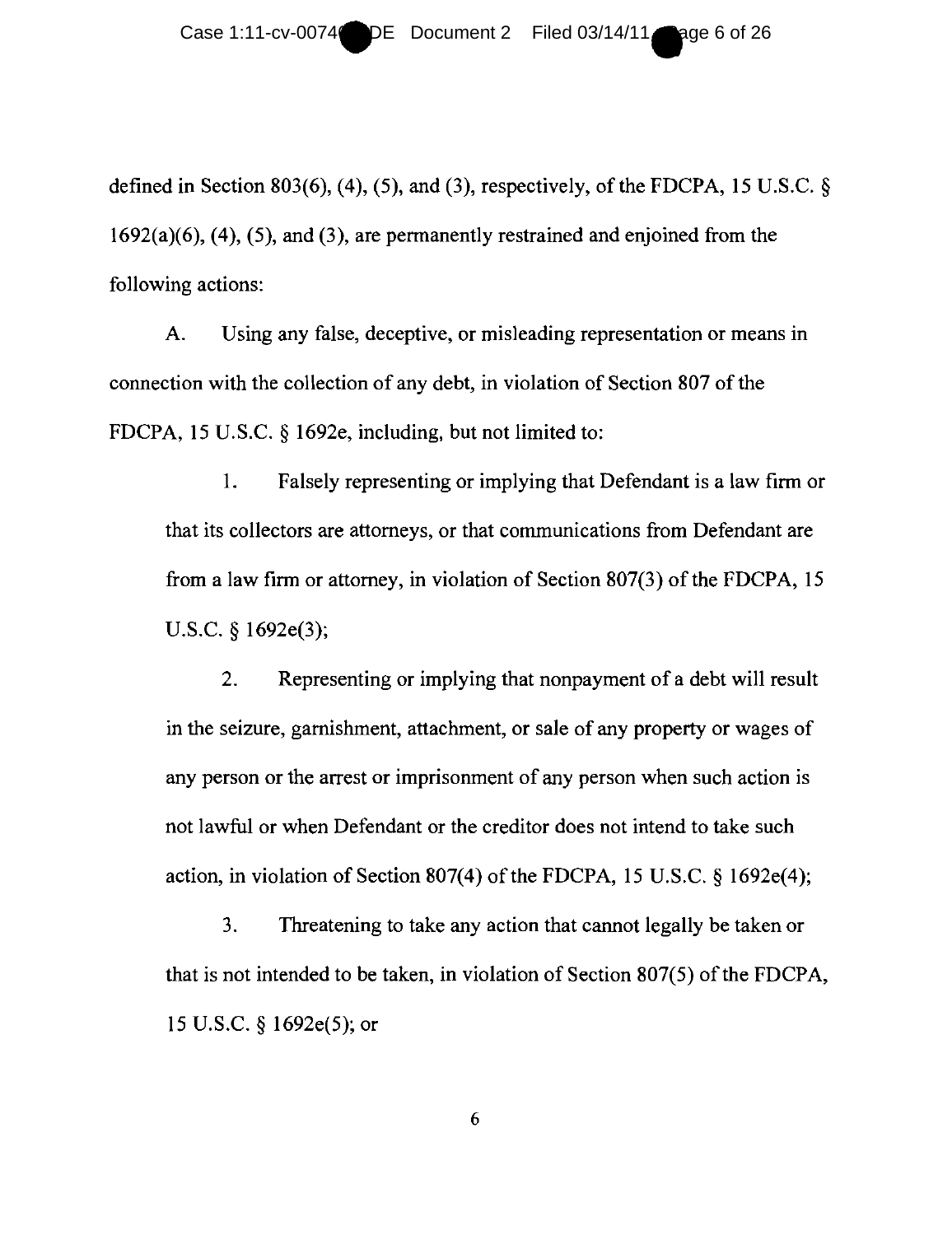Case 1:11-cv-0074 DE Document 2 Filed 03/14/11 age 7 of 26

4. Using any false representation or deceptive means to collect or 4. Using any false representation or deceptive means to collect or<br>attempt to collect a debt or to obtain information concerning a consumer, in violation of Section 807(10) of the FDCPA, 15 U.S.C.  $\S$  1692e(10);

B. Using any unfair or unconscionable means to collect or attempt to collect any debt, in violation of Section 808 ofthe FDCPA, 15 U.S.c. § 1692f, including, but not limited to: Using any unfair or unconscionable means to collect or attempt to<br>debt, in violation of Section 808 of the FDCPA, 15 U.S.C.  $\S$  1692f,<br>but not limited to:

1. Withdrawing funds from consumers' bank accounts or charging 1. Withdrawing funds from consumers' bank accounts or ch<br>consumers' credit without obtaining the consumers' express informed consent; or

2. Depositing or threatening to deposit postdated checks or other 2. Depositing or threatening to deposit postdated checks or other postdated payment instruments prior to the date on such checks or instruments, in violation of Section 808(4) of the FDCPA, 15 U.S.C.  $\S$ <br>1692f(4); 1692f(4);

C. Communicating with any person other than the consumer for the purpose of acquiring location information about the consumer in any manner that violates Section 804 of the FDCPA, 15 U.S.C. § 1692b, including, but not limited to: purpose of acquiring location information about the consumer in any mann<br>violates Section 804 of the FDCPA, 15 U.S.C. § 1692b, including, but not<br>to:

1. Communicating to third parties that a consumer owes a debt, in 1. Communicating to third parties that a consumer owes a debt, in violation of Section 804(2) of the FDCPA, 15 U.S.C. § 1692b(2); or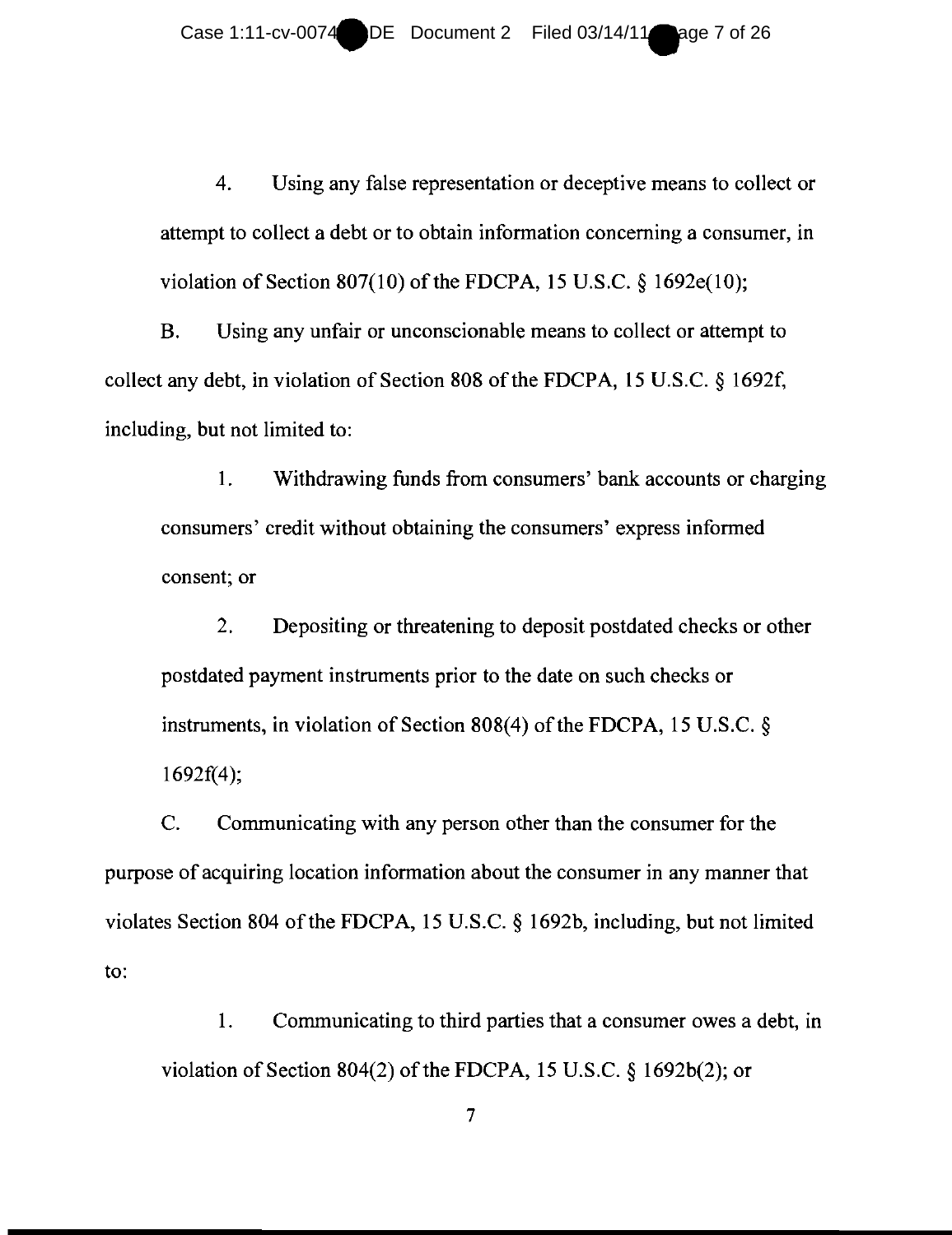2. Communicating with third parties, including third parties who do not know the debtor or who are related to a deceased debtor but are not the spouse, parent (if the debtor was a minor), guardian, executor, or 2. Communicating with third parties, including third parties who<br>do not know the debtor or who are related to a deceased debtor but are not<br>the spouse, parent (if the debtor was a minor), guardian, executor, or<br>administrat to do so by such person, or b) when the Defendant lacks a reasonable belief that the earlier response of such person was erroneous or incomplete and that the person has correct or complete location information to provide, in violation of Section 804(3) of the FDCPA, 15 U.S.C.  $\S$  1692b(3); to do so by such person, or b) when the Defendant lacks a reasonable belief<br>that the earlier response of such person was erroneous or incomplete and that<br>the person has correct or complete location information to provide,

D. Communicating with a consumer at any unusual time or place or a time or place known or which should be known by the Defendant to be inconvenient to the consumer, including, but not limited to:

I. Communicating with the consumer before 8 a.m. or after 9 p.m. at the consumer's location; and

2. Communicating with the consumer at the consumer's place of 1. Communicating with the consumer before 8 a.m. or after 9 p.m.<br>
at the consumer's location; and<br>
2. Communicating with the consumer at the consumer's place of<br>
employment, when the Defendant knows or should know that it inconvenient for the consumer to receive such communications, in violation of Section 805(a)(1) of the FDCPA, 15 U.S.C.  $\S$  1692c(a)(1);

E. Communicating with a consumer at the consumer's place of employment if the debt collector knows or has reason to know that the consumer's of Section 805(a)(1) of the FDCPA, 15 U.S.C.  $\S$  1692c(a)(1);<br>E. Communicating with a consumer at the consumer's place<br>employment if the debt collector knows or has reason to know that the<br>8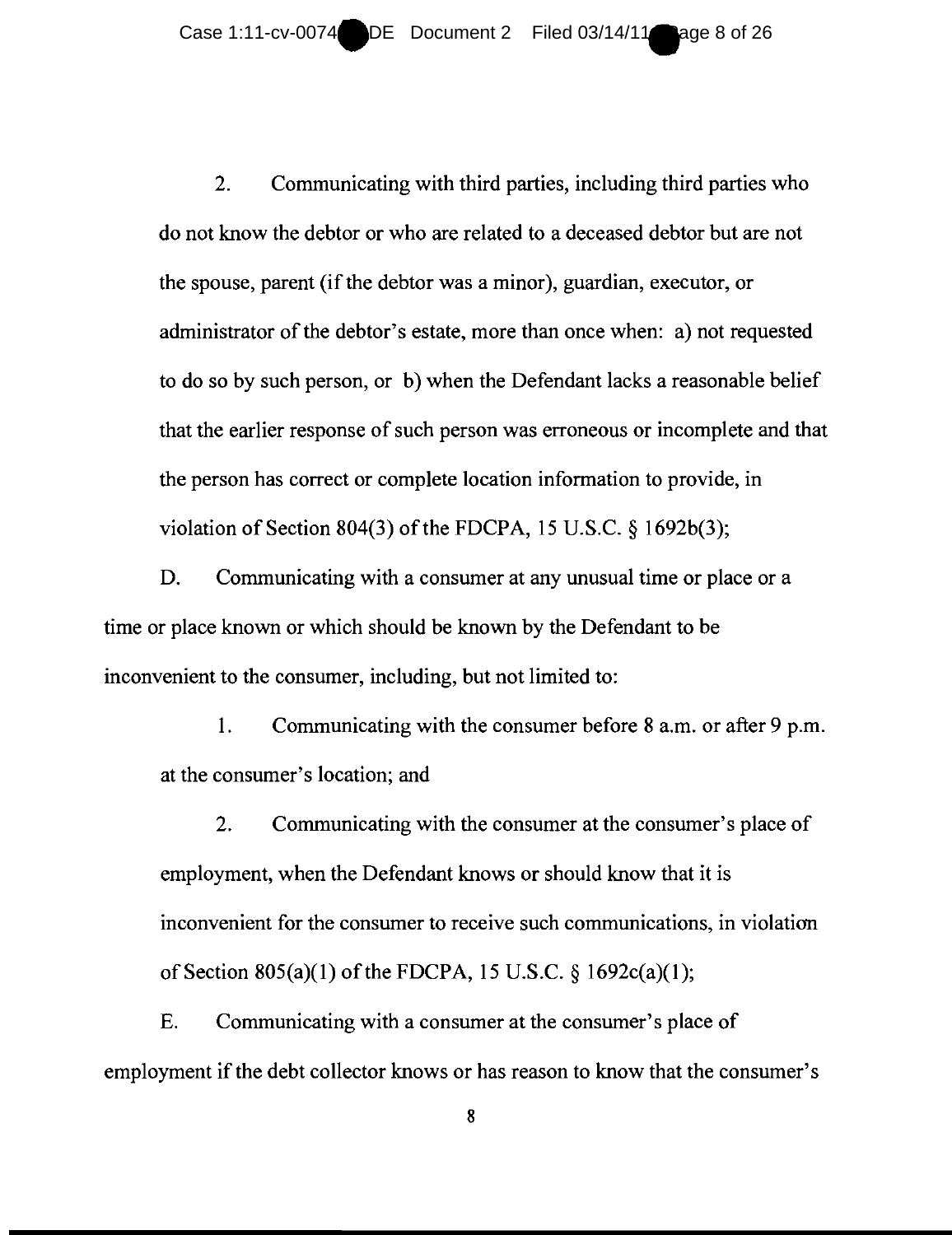employer prohibits the consumer from receiving such communication, in violation of Section 805(a)(3), 15 U.S.C. § l692c(a)(3);

Section 805(a)(3), 15 U.S.C. § 1692c(a)(3);<br>F. Except as provided in Section 804 of the FDCPA, communicating with any person other than the consumer, the attorney of the consumer, a consumer with any person other than the consumer, the attorney the consumer, a consumer reporting agency, if otherwise permitted by law, the creditor, the attorney of the creditor, or the attorney of the debt collector, in connection with the collection of a debt, unless the Defendant has the prior consent of the consumer given directly to the Defendant, or the express permission of a court of competent jurisdiction, or the Defendant can show that such communication is reasonably necessary to effectuate a post judgment judicial remedy, in violation of Section 805(b) of the FDCPA, 15 U.S.C. § l692c(b); reporting agency, if otherwise permitted by law, the creditor, the attorney of the creditor, or the attorney of the debt collector, in connection with the collection of a debt, unless the Defendant has the prior consent of

G. Communicating with a consumer after receiving written notice that the consumer refuses to pay the debt or that the consumer wishes the debt collector to cease further communications with the consumer, in violation of Section 805(c) of the FDCPA, 15 U.S.C. § l692c(c); and U.S.C. § 1692c(b);<br>
G. Communicating with a consumer after receiving written notice that<br>
the consumer refuses to pay the debt or that the consumer wishes the debt collector<br>
to cease further communications with the consu

H. Engaging in any conduct the natural consequence of which is to harass, oppress, or abuse any person in connection with the collection of a debt, in violation of Section 806 of the FDCPA, 15 U.S.C. § l692d, including, but not limited to: limited to: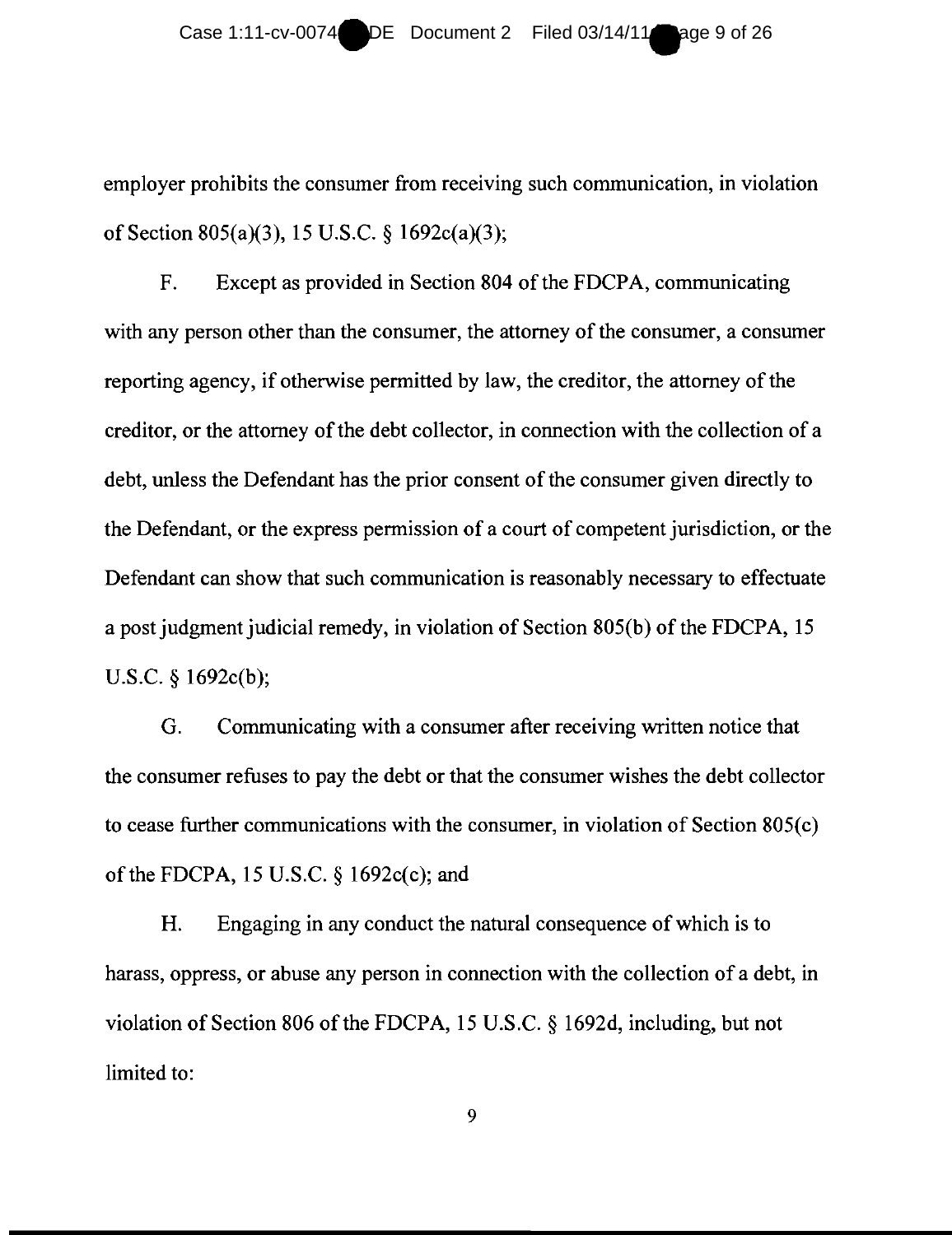Case 1:11-cv-00746 DE Document 2 Filed 03/14/11 age 10 of 26

I. Using obscene or profane language or language the natural 1. Using obscene or profane language or language the natural<br>consequence of which is to abuse the hearer or reader, in violation of Section 806(2) of the FDCPA, 15 U.S.C. § 1692d(2); or of the FDCPA, 15 U.S.C.  $\S$  1692d(2); or<br>2. Causing a telephone to ring or engaging any person in telephone

conversations repeatedly or continuously with intent to annoy, abuse, or harass any person at the called number, in violation of Section 806(5) of the FDCPA, 15 U.S.C. § 1692d(5). conversations repeatedly or continuously with intent to annoy, abuse, or<br>harass any person at the called number, in violation of Section 806(5) of<br>FDCPA, 15 U.S.C. § 1692d(5).

#### **III. MONETARY PROVISIONS**

# **III. MONETARY PROVISIONS**<br>IT IS THEREFORE ORDERED that:

A. Defendant WAM shall pay to the Plaintiff, pursuant to Section  $5(m)(1)(A)$  of the FTC Act, 15 U.S.C. § 45 $(m)(1)(a)$ , the amount of \$2,800,000.00 (Two Million and Eight Hundred Thousand Dollars), for alleged violations of the FDCPA. Within ten (10) days of the entry of this Order, Defendant shall pay the entire amount provided for under this Subsection A by electronic funds transfer in accordance with the instructions to be provided by the Office of Consumer Litigation, Civil Division, U.S. Department of Justice, Washington, D.C. 20530. A. Defendant WAM shall pay to the Plaintiff, pursuant to Section  $5(m)(1)(A)$  of the FTC Act, 15 U.S.C.  $\S$  45(m)(1)(a), the amount of \$2,800, (Two Million and Eight Hundred Thousand Dollars), for alleged violations FDCPA. W

B. In the event of any default in payment that continues for fifteen (15) days beyond the due day of payment, the full judgment of amounts ordered in Subsection A of this section, less any amounts already paid under those B. In the event of any default in payment that continues for fifteen (15) days beyond the due day of payment, the full judgment of amounts ordered in Subsection A of this section, less any amounts already paid under those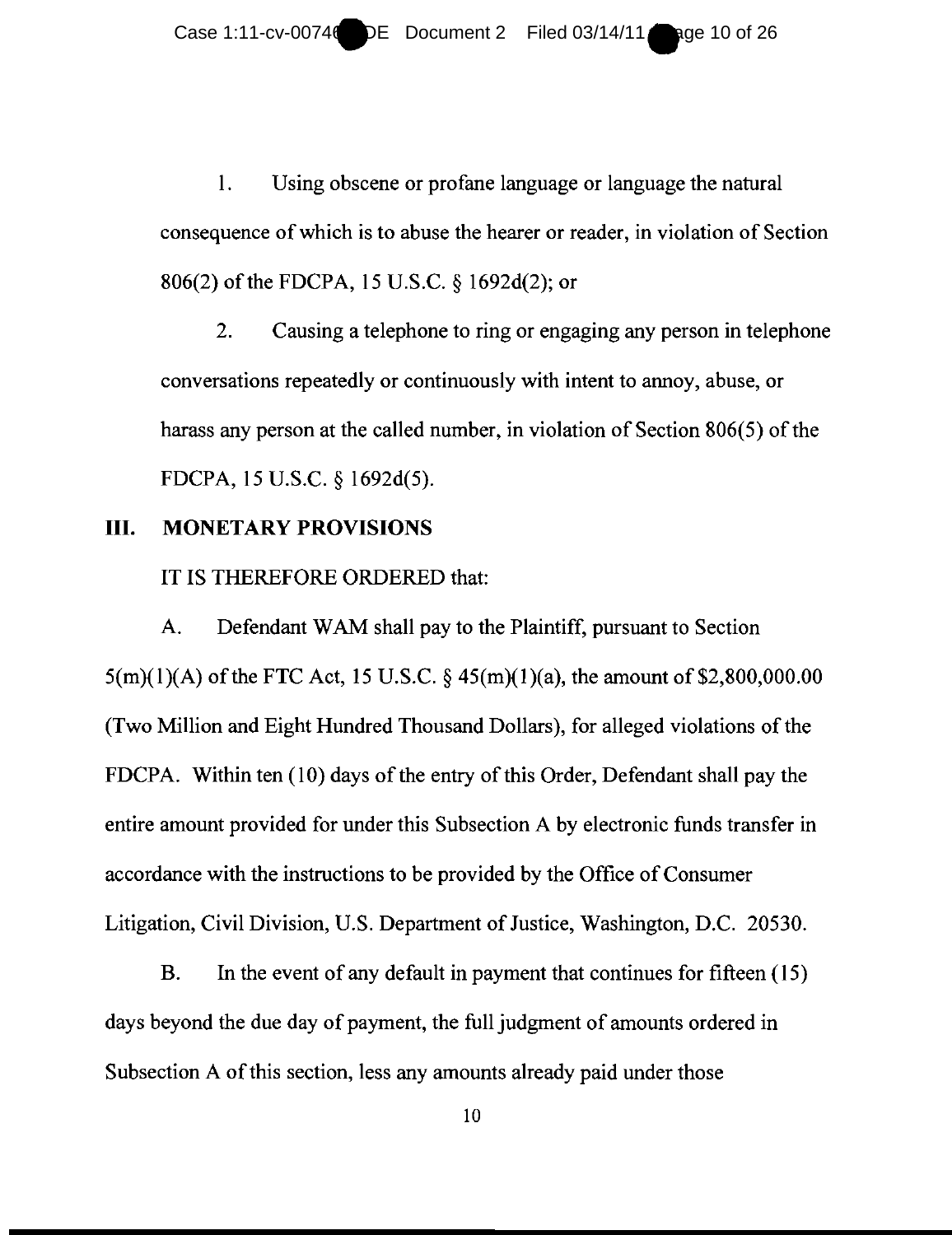Subsections, together with interest, as computed pursuant to 28 U.S.C.  $\S$  1961 from the date of default to the date of payment, shall immediately become due and payable. payable.

C. Defendant relinquishes all dominion, control, and title to the funds C. Defendant relinquishes all dominion, control, and title to the funds<br>paid to the fullest extent permitted by law. Defendant shall make no claim to or demand for the return of the funds, directly or indirectly, through counsel or otherwise. otherwise.

D. Defendant agrees that the facts as alleged in the Complaint filed in this action shall be taken as true, without further proof, in any subsequent civil litigation filed by or on behalf of the Commission for the purpose of enforcing its rights to<br>any payment or money judgment pursuant to this Order. any payment or money judgment pursuant to this Order.

#### **IV. NOTICE REQUIREMENTS IV. NOTICE**

IT IS FURTHER ORDERED that for a period of five (5) years from the date IT IS FURTHER ORDERED that for a period of five (5) years from the<br>of entry of this Order, Defendant and its officers, agents, servants, employees, whether acting directly or through any entity, corporation, subsidiary, division, affiliate, or other device, in connection with acting as a "debt collector" in the collection of a "debt" from a "consumer," as those terms are defined in Section 803(6), (5), and (3), respectively, of the FDCPA, 15 U.S.C.  $\S$  1692a(6), (5), and  $(3)$ : or other device, in connection with acting as a "debt collector" in the<br>on of a "debt" from a "consumer," as those terms are defined in Section<br>(5), and (3), respectively, of the FDCPA, 15 U.S.C.  $\S$  1692a(6), (5), and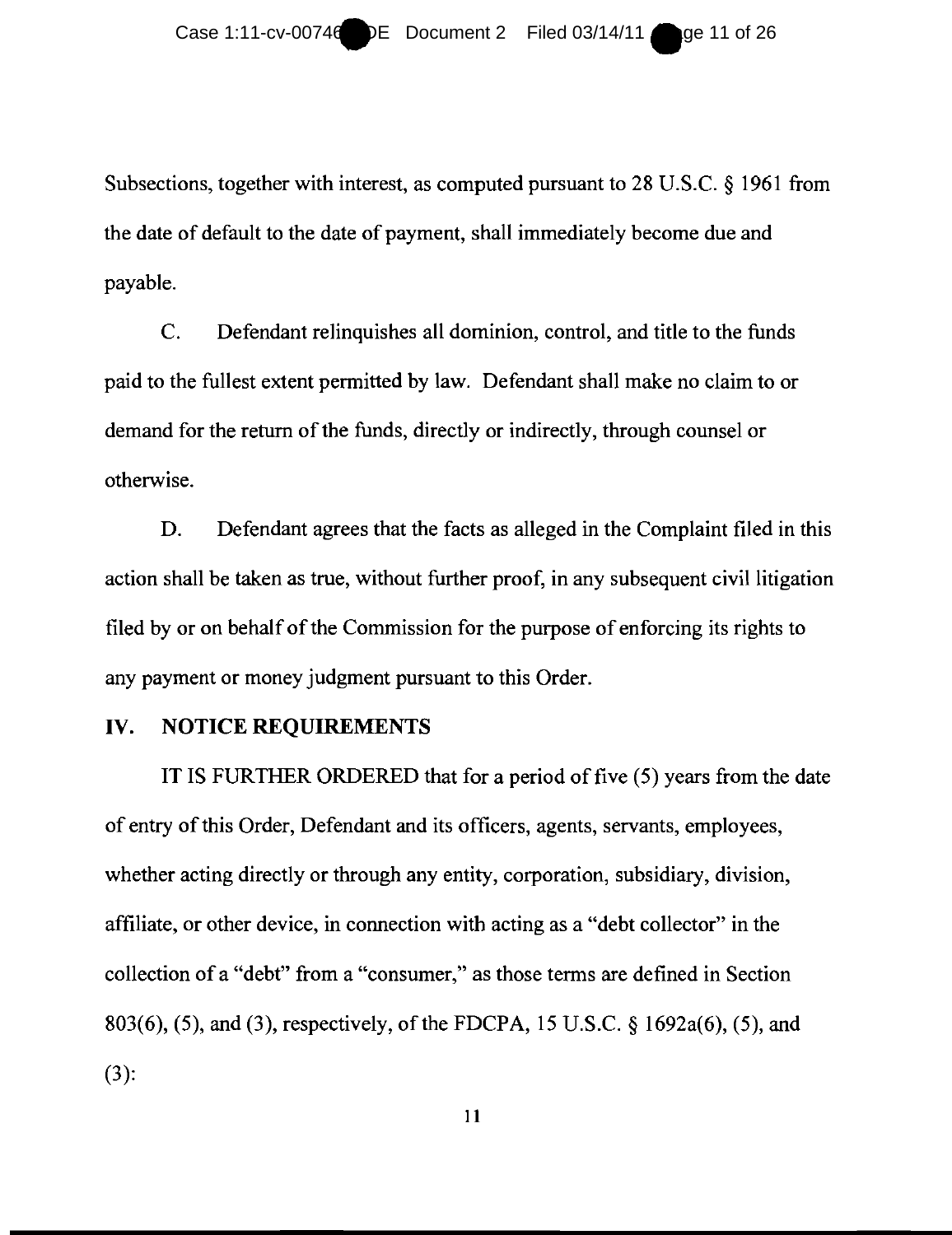A. Shall include a clear and conspicuous statement on each written

communication that is sent to a consumer for the purpose of collecting a debt:<br>Federal and state law prohibit certain methods of debt Federal and state law prohibit certain methods of debt collection, and require that we treat you fairly. You can stop us collection, and require that we treat you fairly. You can stop us<br>from contacting you by writing a letter to us that tells us to stop the contact. Sending such a letter does not make the debt go the contact. Sending such a letter does not make the debt go<br>away if you owe it. Once we receive your letter, we may not contact you again, except to let you know that there won't be contact you again, except to let you know that there won't b<br>any more contact or that we intend to take a specific action.

> If you have a complaint about the way we are collecting this debt, please write to our CONTACT CENTER, [Defendant's debt, please write to our CONTACT CENTER, [Defendant's current physical address(es)], or call us toll-free at [Defendant's current telephone number(s)] between 9:00 a.m. and 5:00 p.m. Eastern Time Monday - Friday. current physical address(es)], or call us toll-free at [E]<br>current telephone number(s)] between 9:00 a.m. and<br>Eastern Time Monday - Friday.

The Federal Trade Commission enforces the Fair Debt Collection Practices Act (FDCPA). If you have a complaint about the way we are collecting your debt, please contact the about the way we are collecting your debt, please contact the FTC online at www.ftc.gov, by telephone at 1-877-FTC-HELP, or by mail at 600 Pennsylvania Avenue NW, Washington, D.C. 20580.; FTC online at www.ftc.gov, by telephone at 1-877-FTC-HELP,<br>or by mail at 600 Pennsylvania Avenue NW, Washington, D.C.<br>20580.;<br>The above disclosures shall be given in the same language as the communication<br>sent to the consu

The above disclosures shall be given in the same language as the communication

sent to the consumer and shall commence no later than sixty (60) days after entry of

this Order;

B. Shall provide a written (electronic or paper) copy of the following

notice to all officers and any agent, servant or employee having responsibility with respect to the collection of consumer debts, within thirty (30) days of the date of 12 respect to the collection of consumer debts, within thirty (30) days of the date of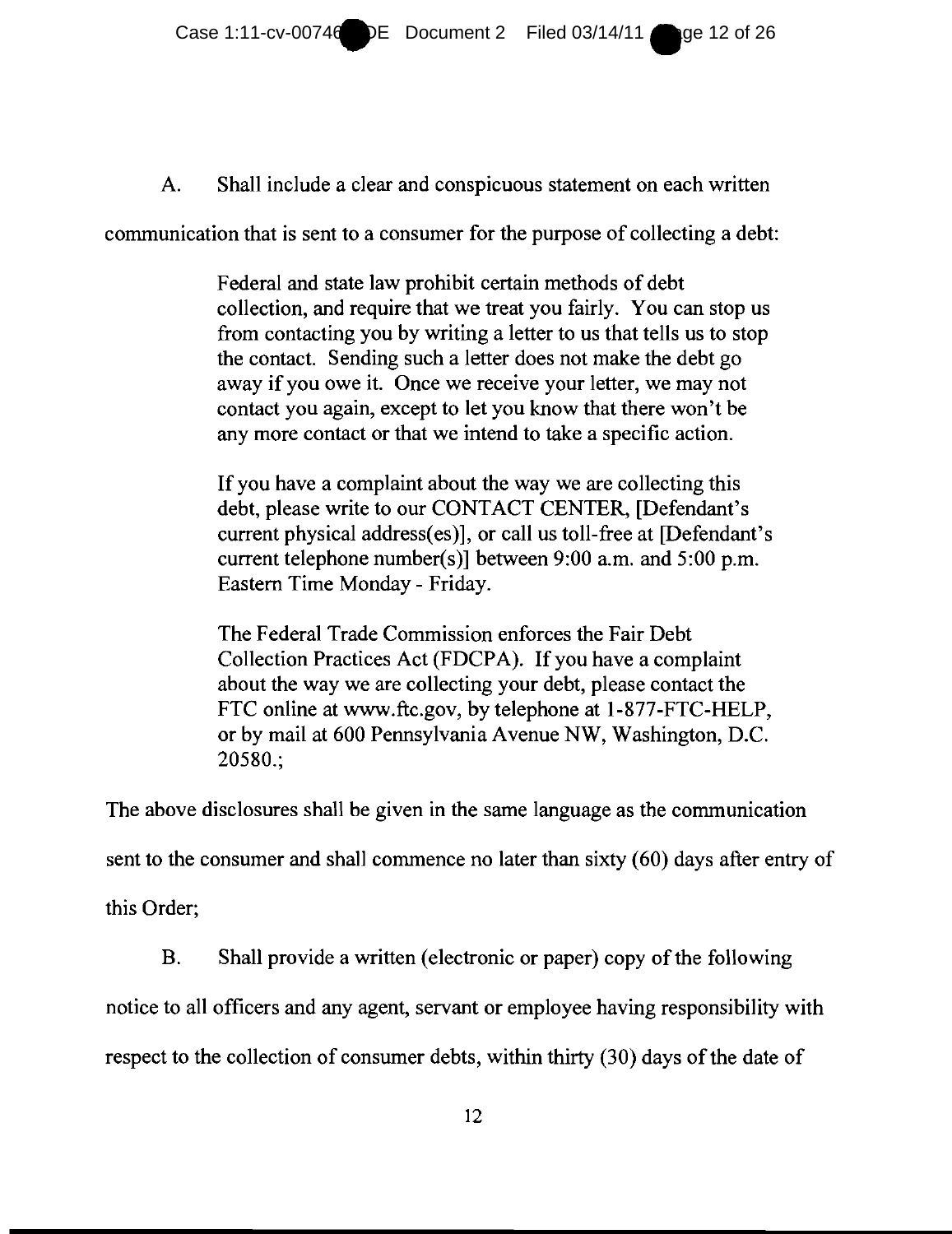entry of this Order, and to each employee hired for a period of five (5) years after that date, no later than the time the employee assumes responsibility with respect to the collection of the debts, and shall secure from each person, within thirty (30) days of delivery, a signed and dated statement acknowledging that he or she has received and read the notice:

Debt collectors must comply with the federal Fair Debt and read the notice:<br>
Debt collectors must comply with the federal Fair Debt<br>
Collection Practices Act, which limits our activities in trying to collect money from consumers.

collect money from consumers.<br>Section 805 of the Act says that, in connection with the collection of a debt, you may not contact a consumer at work if<br>you know or should know that it is inconvenient for the<br>consumer, you may not contact a consumer before 8 a.m. or after you know or should know that it is inconvenient for the consumer, you may not contact a consumer before 8 a.m. or after 9 p.m. local time at the consumer's location, unless the consumer has instructed you to do so, you may not contact a consumer once you have received written notice that the consumer refuses to pay the debt or written demand from that consumer to cease all communications, and you may not communicate with any person other than the consumer for any purpose other than to obtain location information about the consumer not previously known. to pay the debt or written demand from that consumer to cease all communications, and you may not communicate with any person other than the consumer for any purpose other than to obtain

Section 806 of the Act states that you may not engage in any conduct the natural consequence of which is to harass, oppress, or abuse any person in connection with the collection of a debt. conduct the natural consequence of which is to harass, oppress,<br>or abuse any person in connection with the collection of a debt.<br>Among other things, this includes calling someone repeatedly or continuously to annoy, abuse, or harass the person. It also includes using obscene or profane language, or language that is likely to abuse the person, when speaking with anyone.

Section 807 of the Act prohibits you from representing or implying that any action, including garnishment of wages,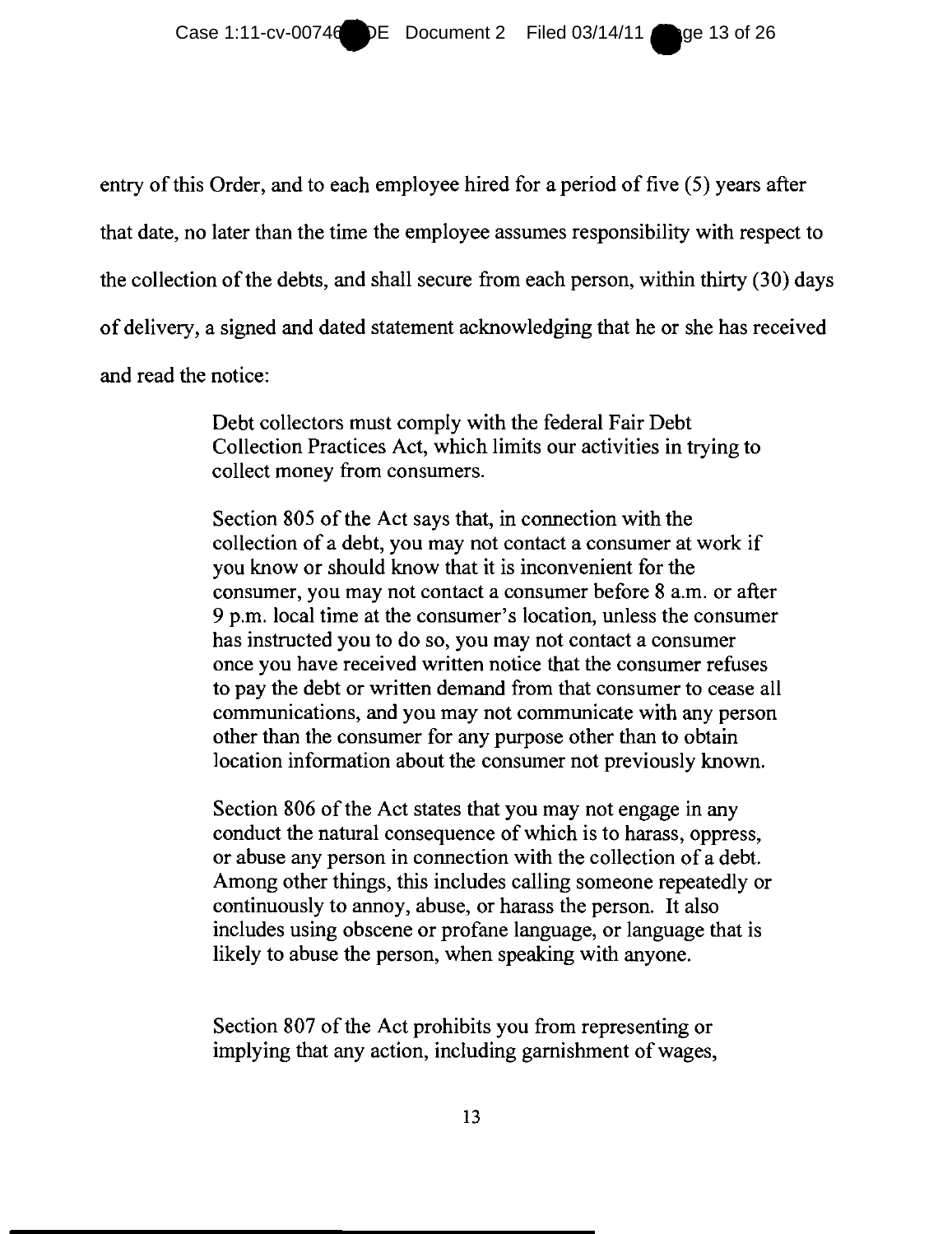arrest, or legal action, will be taken, unless at the time of the representation, such action is lawful and there is a clear intent to take such action. Section 807 also prohibits the use of any false representation or deceptive means to collect or attempt to collect any debt or to obtain information concerning a collect any debt or obtain consumer. consumer.

Further, Section 808 of the Act prohibits you from using any unfair or unconscionable means to collect or attempt to collect any debt. any debt.

### **Individual debt collectors are liable for their violations of**  Individual debt collectors are liable for their violations of<br>the Act, and may be required to pay penalties if they violate it.

*Provided* that, for purposes of compliance with Part IV.B of this Order, the signature required for the employee's statement that he or she has read the notice may be in the form of an electronic signature.

# V. **COMPLIANCE MONITORING**

IT IS FURTHER ORDERED that, for the purpose of monitoring and V. COMPLIANCE MONITORING<br>IT IS FURTHER ORDERED that, for the purpose of monitoring and<br>investigating compliance with any provision of this Order:

investigating compliance with any provision of this Order:

A. Within ten  $(10)$  days of receipt of written notice from a representative

of the Plaintiff or the Commission, Defendant shall submit additional written reports, which are true and accurate and sworn to under the penalty of perjury; produce documents for inspection and copying; appear for deposition; and provide entry during normal business hours to any business location in Defendant's possession or direct or indirect control to inspect the business operation;<br>
14 A. Within ten (10) days of receipt of written notice from a representative<br>of the Plaintiff or the Commission, Defendant shall submit additional written reports<br>which are true and accurate and sworn to under the penalty of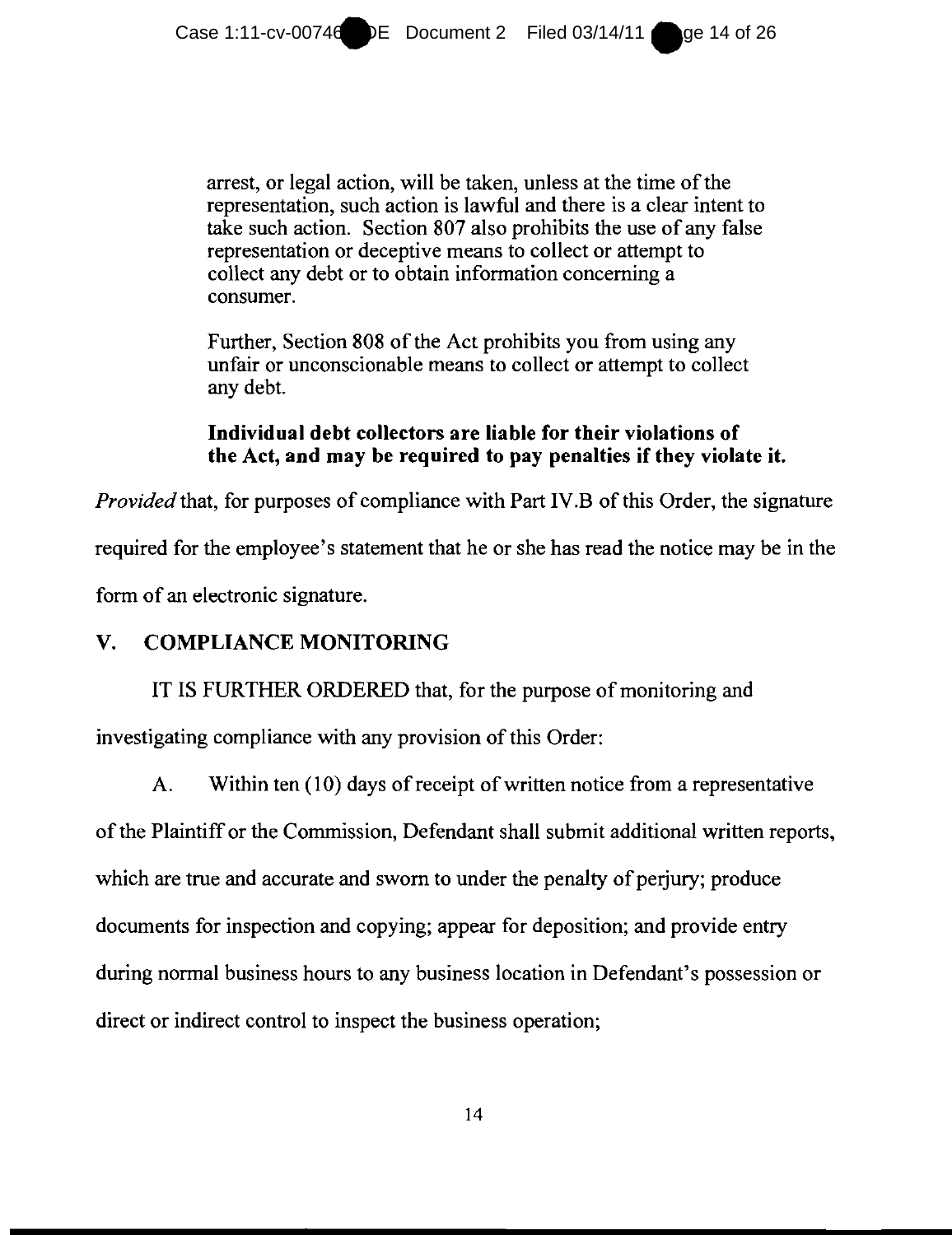Case 1:11-cv-00746 DE Document 2 Filed 03/14/11 9ge 15 of 26

B. **In** addition, the Plaintiff and the Commission are authorized to use all other lawful means, including, but not limited to:

I. Obtaining discovery from any person, without further leave of the Court, using the procedures prescribed by Fed. R. Civ. P. 30, 31,33,34, 36,45, and 69;

2. Having its representatives pose as consumers and potential clients to Defendant, its employees, or any other entity managed or controlled in whole or in part by Defendant, without the necessity of identification or prior notice; and B. In addition, the Plaintiff and the Commission are authorized to use all other lawful means, including, but not limited to:<br>
1. Obtaining discovery from any person, without further leave of the Court, using the procedure

C. Defendant shall permit representatives of the Plaintiff or the Commission to interview any employer, consultant, independent contractor, representative, agent, or employee who has agreed to such an interview, relating in any way to any conduct subject to this Order. The person interviewed may have counsel present. present. prior notice; and<br>
C. Defendant shall permit representatives of the Plaintiff or the<br>
Commission to interview any employer, consultant, independent contractor,<br>
representative, agent, or employee who has agreed to such an

*Provided, however, that nothing in this Order shall limit the Plaintiff's or the* Commission's lawful use of compulsory process, pursuant to Sections 9 and 20 of the FTC Act, 15 U.S.C. §§ 49 and 57b-l, to obtain any documentary material, *Provided, however, that nothing in this Order shall limit the Plaintiff's or the*<br>Commission's lawful use of compulsory process, pursuant to Sections 9 and 20 of<br>the FTC Act, 15 U.S.C. §§ 49 and 57b-1, to obtain any docum practices in or affecting commerce (within the meaning of 15 U.S.C.  $\S$  45(a)(1)).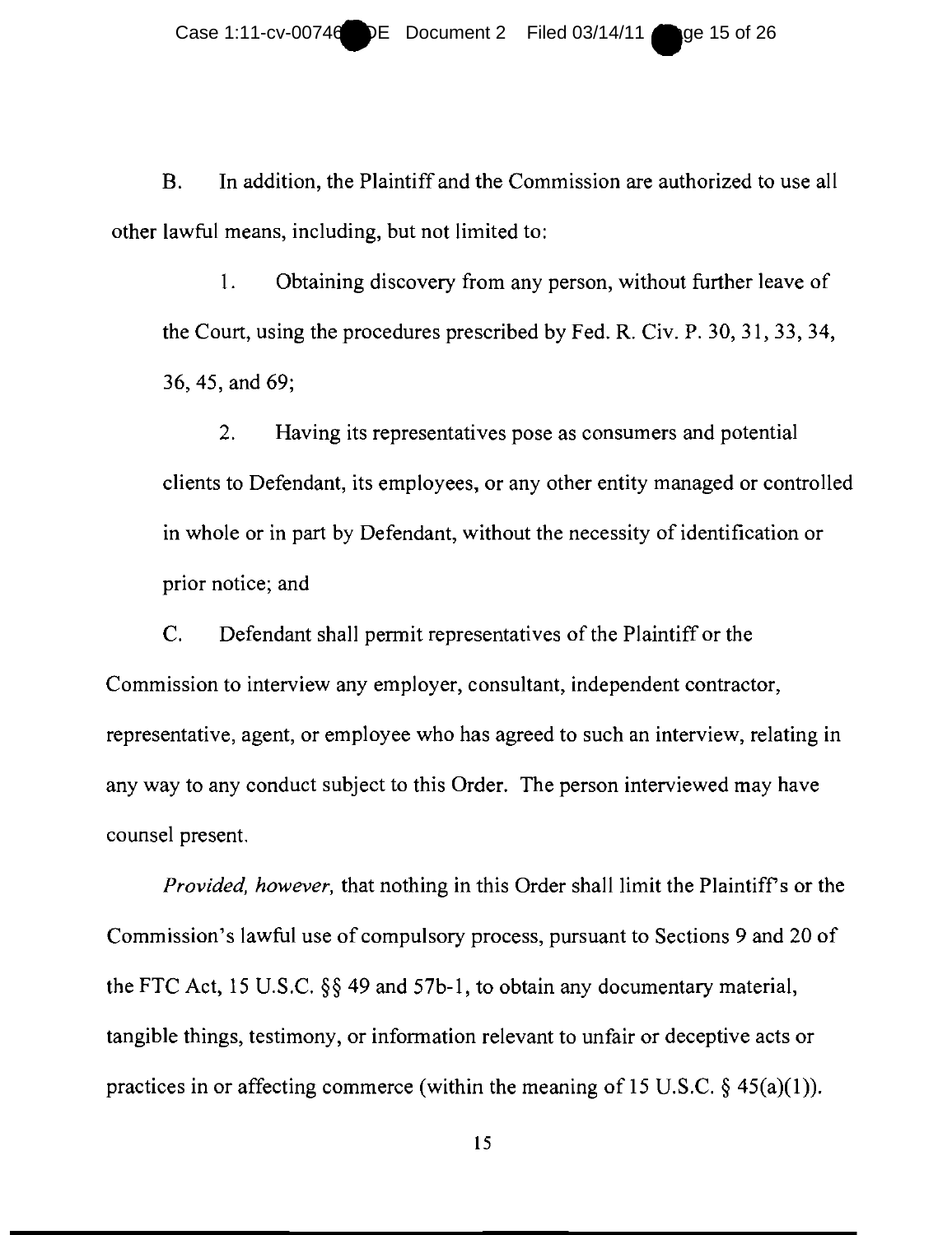#### **VI. COMPLIANCE REPORTING VI.**

IT IS FURTHER ORDERED that, in order that compliance with the provisions of this Order may be monitored: provisions of this Order may be monitored:

A. For a period of three (3) years from the date of entry of this Order, Defendant shall notify the Commission of any changes in the structure of Defendant or any business entity that the Defendant directly or indirectly controls, or has an ownership interest in, that may affect compliance obligations arising under this Order, including, but not limited to: incorporation or other organization; a dissolution, assignment, sale, merger, or other action; the creation or dissolution of subsidiary, parent, or affiliate that engages in any acts or practices subject to this Order; or a change in the business name or address, at least thirty  $(30)$  days prior to such change, provided that, with respect to any such change in the business entity about with the Defendant learns less than thirty (30) days prior to the date such<br>action is to take place, Defendant shall notify the Commission as soon as is<br>practicable after obtaining such knowledge.<br>B. One hundred eigh action is to take place, Defendant shall notify the Commission as soon as is practicable after obtaining such knowledge. ownership interest in, that may affect compliance obligations arising under this<br>Order, including, but not limited to: incorporation or other organization; a<br>dissolution, assignment, sale, merger, or other action; the crea

B. One hundred eighty (180) days after the date of entry of this Order and annually thereafter for a period of three (3) years, Defendant shall provide a and annually thereafter for a period of three (3) years, Defendant shall provide a<br>written report to the Commission, which is true and accurate and sworn to under the penalty of perjury, setting forth in detail the manner and form in which they<br>16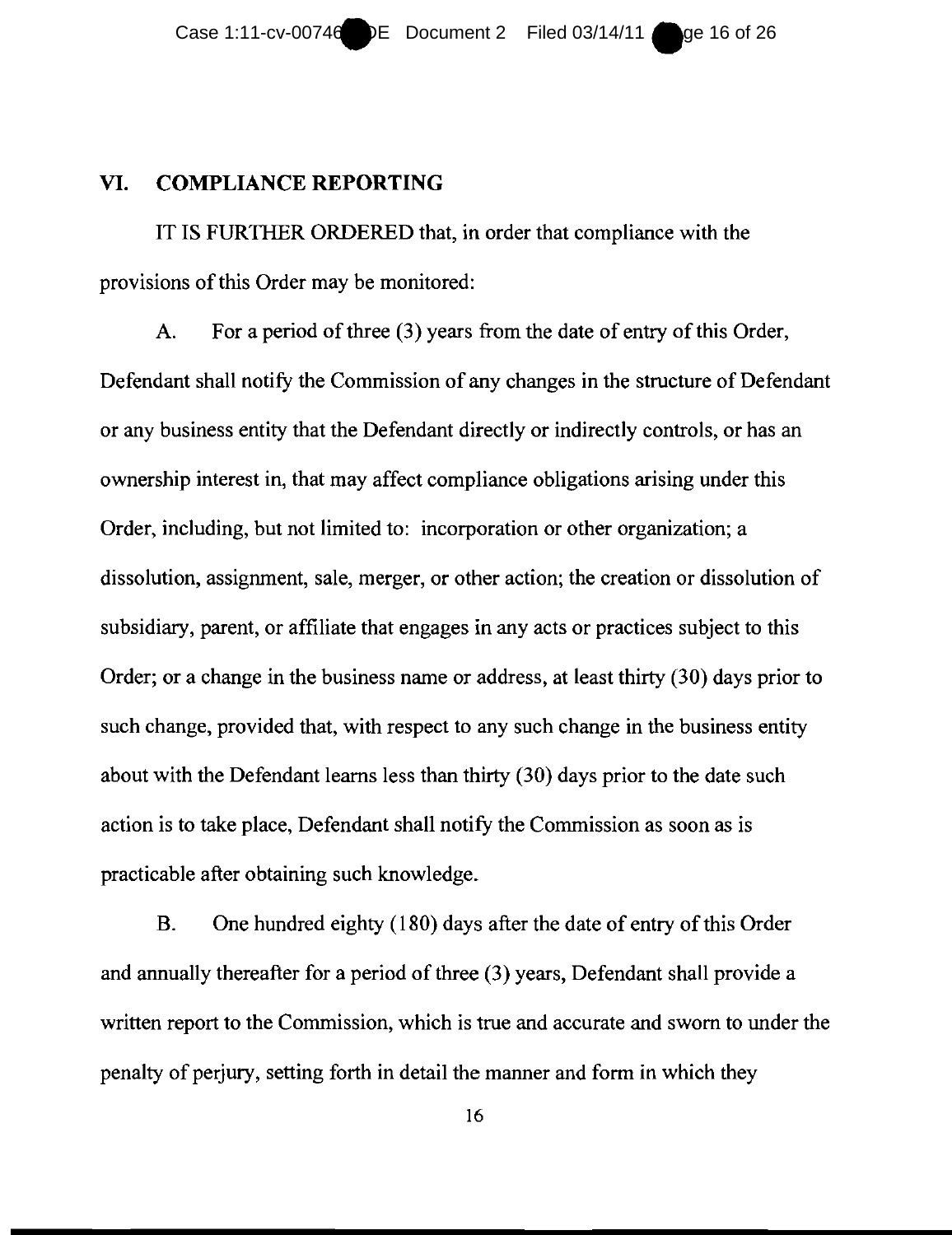have complied and are complying with this Order. The report set forth in this<br>Subsection B shall include, but not be limited to: Subsection B shall include, but not be limited to:

1. A copy of each acknowledgment of receipt of this Order, obtained pursuant to the section titled "Distribution of Order";

2. A copy of each acknowledgment of receipt of the FDCPA notice obtained pursuant to subsection B of the section titled "Notice Requirements"; and 2. A copy of each acknowledgment of receipt of the FDCPA obtained pursuant to subsection B of the section titled "Notice Requiren and

3. Any other changes required to be reported under subsection A of this section.

C. Defendant shall notify the Commission of the filing of a bankruptcy petition by such Defendant within fifteen (15) days of filing.

D. For the purposes of this Order, Defendant shall, unless otherwise directed by the Commission's authorized representatives, send by overnight courier all reports and notifications required by this Order to the Commission to the<br>
following address:<br>
Associate Director for Enforcement<br>
Bureau of Consumer Protection following address:

Associate Director for Enforcement Bureau of Consumer Protection Federal Trade Commission Federal Commission 600 Pennsylvania Avenue N.W. Washington, D.C. 20580 600 Pennsylvania Avenue N.W.<br>Washington, D.C. 20580<br>Re: U.S. v. West Asset Management, Inc.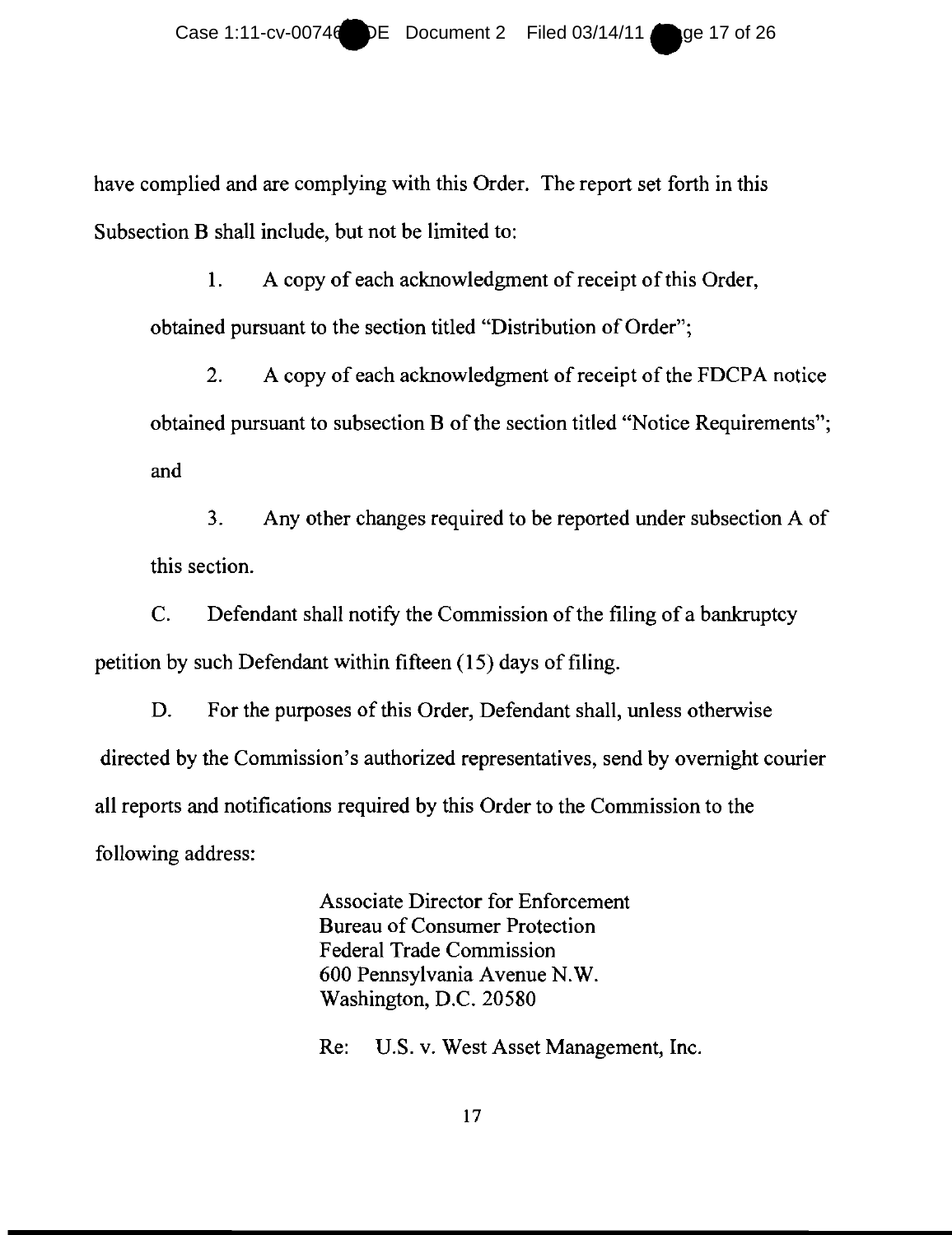*Provided* that, in lieu of an overnight courier, Defendant may send such reports or *Provided* that, in lieu of an overnight courier, Defendant may send such reports or notifications by first class mail, but only if Defendant contemporaneously sends an electronic version of such report or notification to the Commission at:

#### DEBrief@ftc.gov.

E. For purposes of the compliance reporting and monitoring required by E. For purposes of the compliance reporting and monitoring required<br>this Order, the Commission is authorized to communicate directly with the Defendant.

#### **VII. RECORD KEEPING PROVISION VII.**

IT IS FURTHER ORDERED that, for a period of six (6) years from the date of IT IS FURTHER ORDERED that, for a period of six (6) years from the<br>entry of this Order, Defendant, in connection with any business involving the collection of debts, for any business for which it is the majority owner or directly or control, is restrained and enjoined from failing to create and retain the following<br>records: records:

A. Accounting records that reflect the cost of goods or services sold, A. Accounting records that reflect the cost goods or services sold, revenues generated, and the disbursement of such revenues;

B. Personnel records accurately reflecting: the name, address, and B. Personnel records accurately reflecting: the name, address, and<br>telephone number of each person employed in any capacity by such business, including as an independent contractor; that person's job title or position; the date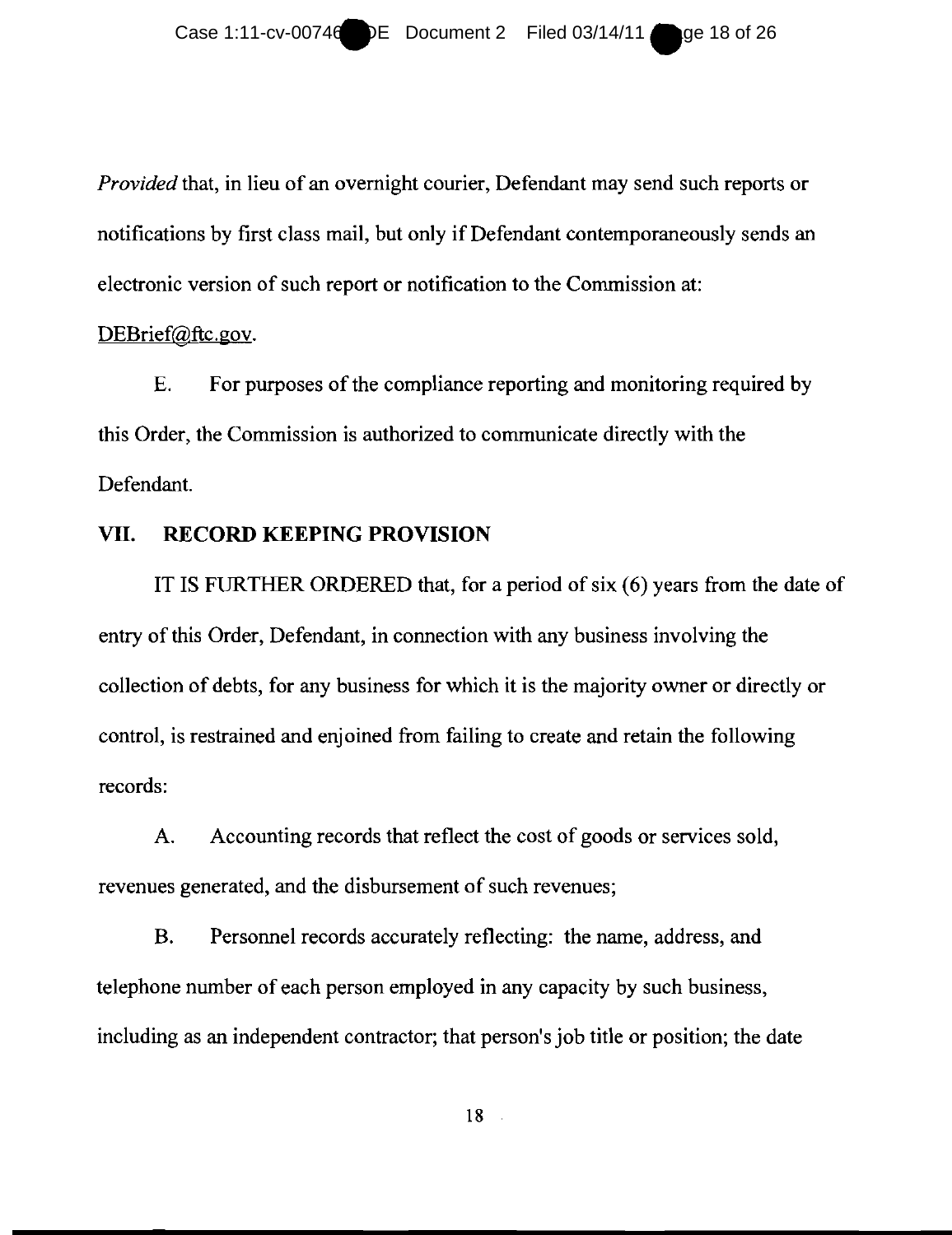upon which the person commenced work; and the date and reason for the person's termination, if applicable; ation, if applicable;<br>C. Consumer files containing the names, addresses, phone numbers, dollar

amounts paid, dollar amounts of debt owed, records of collection activity, and amounts paid, dollar amounts of debt owed, records of collection activity, and amounts collected, to the extent such information is obtained in the ordinary course of business; amounts collected, to the extent such information is obtained in the ordinary course o<br>business;<br>D. For every consumer complaint, whether received directly, indirectly, or

through a third party, records that include: through a third party, records that include:<br>1. Any complaint and the date received, and the nature of the

complaint as reflected in any notes, logs, or memoranda, including a<br>description of the conduct alleged; and description of the conduct alleged; and

2. The basis of the complaint, including the names of any debt collectors or supervisors complained about; the nature of any investigation conducted concerning the validity of any complaint; all documents relating to<br>the disposition of the complaint, including records of all contacts with the the disposition of the complaint, including records of all contacts with the consumer, Defendant's response to the complaint and the response date; whether the complaint was resolved, the date of resolution; and as a result of consumer, Defendant's response to the complaint and the response date;<br>whether the complaint was resolved, the date of resolution; and as a result of<br>any such complaint any action taken to correct alleged conduct that viol FTC Act or FDCPA;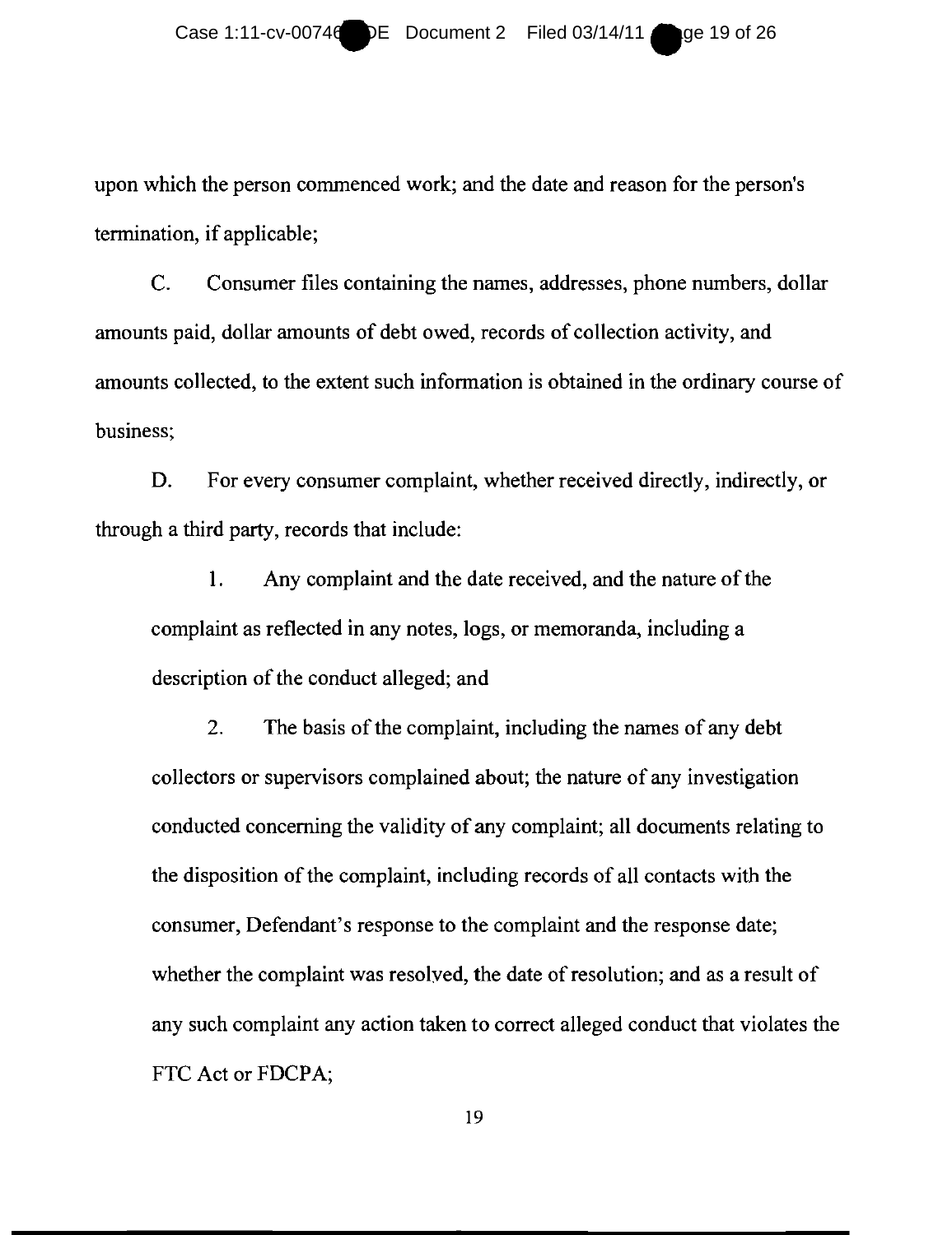E. Copies of all training materials, scripts, advertisements, and marketing E. Copies of all training materials, scripts, advertisements, and marketing<br>materials, and a representative copy of all letters or other written communications sent to consumers or third parties in connection with the collection of debt, whether by facsimile, mail, or electronic means; facsimile, mail, or electronic

F. Tape recordings of the complete telephone conversation for at least ninety (90) percent of all telephone calls between the Defendant and anyone it ninety (90) percent of all telephone calls between the Defendant and anyone it<br>contacts in collecting or attempting to collect a debt, provided that Defendant must commence making such recordings no later than sixty (60) days after the date of entry of this Order and must maintain such recordings for at least ninety (90) days after they are made; and

G. All records and documents necessary to demonstrate full compliance are made; and<br>
G. All records and documents necessary to demonstrate full compliance<br>
with each provision of this Order, including, but not limited to, copies of acknowledgments of receipt of this Order, required by sections titled "Distribution of Order" and "Acknowledgment of Receipt of Order," copies of acknowledgments of receipt of notices given by employees, required by the section titled "Notice Requirements," and all reports submitted to the Commission pursuant to the section titled "Compliance Reporting." acknowledgments of receipt of this Order, required by sections titled "Distribution o<br>Order" and "Acknowledgment of Receipt of Order," copies of acknowledgments of<br>receipt of notices given by employees, required by the sec titled "Compliance Reporting."<br>
20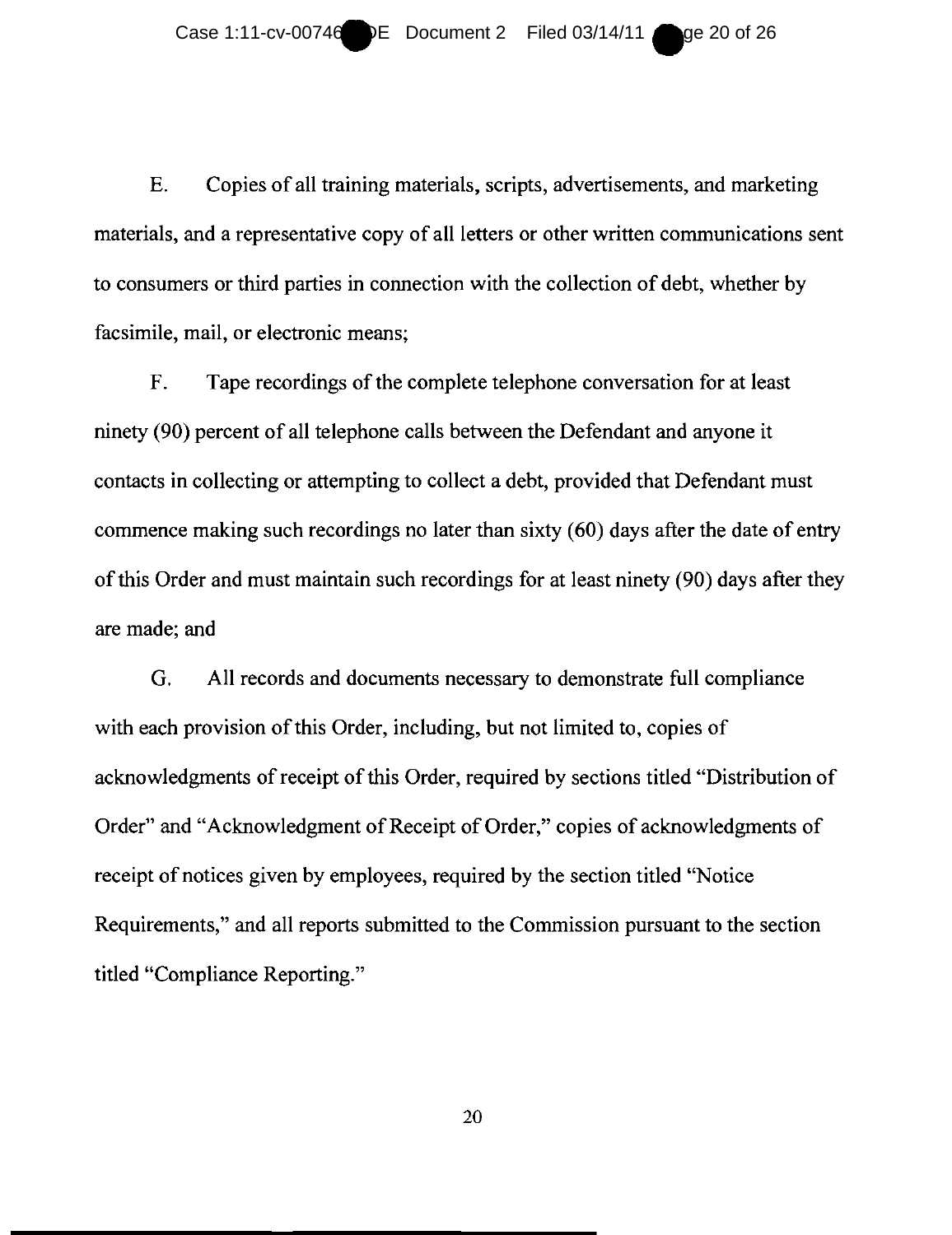### **VIII. DISTRIBUTION OF ORDER**  VIII. **DISTRIBUTION OF ORDER**

IT IS FURTHER ORDERED that, for a period of three (3) years from the date of entry of this Order, Defendant must deliver copies of this Order, as directed below:

A. Defendant must deliver a copy of this Order to (in paper or electronic form): (1) all of its principals, officers, directors, and managers; (2) all of its employees, agents, and representatives who engage in conduct related to the subject matter of this Order; and  $(3)$  any business entity resulting from any change in structure set forth in Subsection A of the section titled "Compliance Reporting." For current personnel, delivery shall be within thirty (30) days of service ofthis Order upon Defendant. For new personnel, delivery shall occur prior to their assuming their responsibilities. For any business entity resulting from any change in structure set forth in Subsection A of the section titled "Compliance Reporting," delivery shall be at least ten (10) days prior to the change in structure. IT IS FURTHER ORDERED that, for a period of three (3) years from the date<br>of entry of this Order, Defendant must deliver copies of this Order, as directed belov<br>A. Defendant must deliver a copy of this Order to (in paper o matter of this Order; and (3) any business entity resulting from any change in<br>structure set forth in Subsection A of the section titled "Compliance Reporting." F<br>current personnel, delivery shall occur to their assuming t

B. Defendant must secure a signed and dated statement acknowledging receipt of this Order within thirty (30) days of delivery, from all persons receiving a copy of this Order pursuant to this section. For purposes of this subsection, electronic signature or electronic acknowledgment of actual receipt shall constitute an acceptable acknowledgment of receipt of this Order.<br>
21 the in structure.<br>
B. Defendant must secure a signed and dated statement acknowledging<br>
receipt of this Order within thirty (30) days of delivery, from all persons receiving a<br>
copy of this Order pursuant to this section.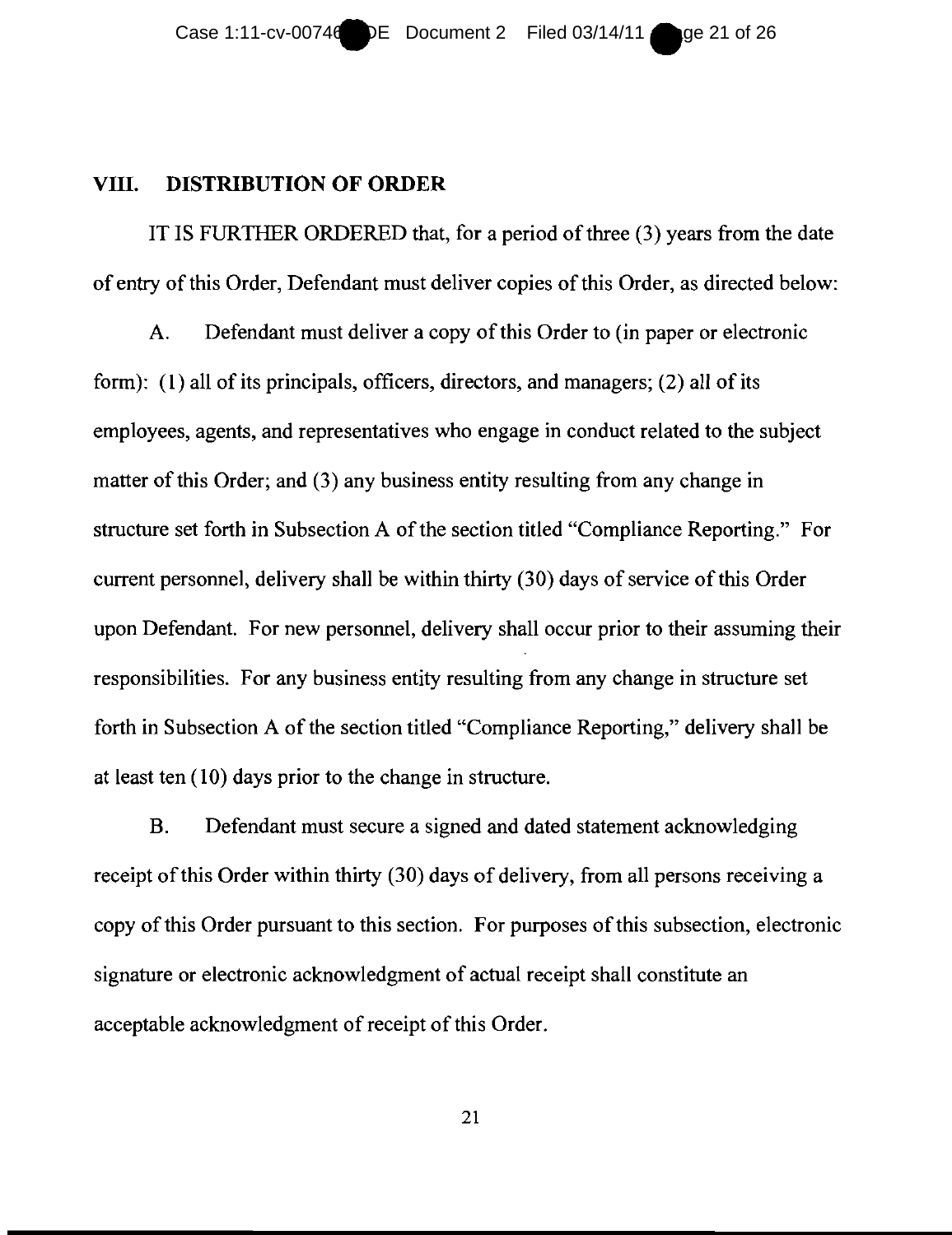# **IX. ACKNOWLEDGMENT OF RECEIPT OF ORDER IX. ACKNOWLEDGMENT OF RECEIPT ORDER**

IT IS FURTHER ORDERED that Defendant, within five (5) business days of receipt of this Order as entered by the Court, must submit to the Commission a truthful sworn statement acknowledging receipt of this Order. IS FURTHER ORDERED that Defendant, within five (5) business days<br>this Order as entered by the Court, must submit to the Commission a<br>worn statement acknowledging receipt of this Order.

# **X. RETENTION OF JURISDICTION X. RETENTION OF JURISDICTION**

IT IS FURTHER ORDERED that this Court shall retain jurisdiction of this matter for purposes of construction, modification, and enforcement of this Order.

JUDGMENT IS THEREFORE ENTERED in favor of Plaintiff and against matter for purposes of construction, modification, and enforcement of this Order.<br>
JUDGMENT IS THEREFORE ENTERED in favor of Plaintiff and against<br>
Defendant West Asset Management, Inc., pursuant to all of the terms and co recited above.

DATED: *<u>Nary 14 2011</u>* 

UNITED STATES DISTRICT JUDGE STATES DISTRICT JUDGE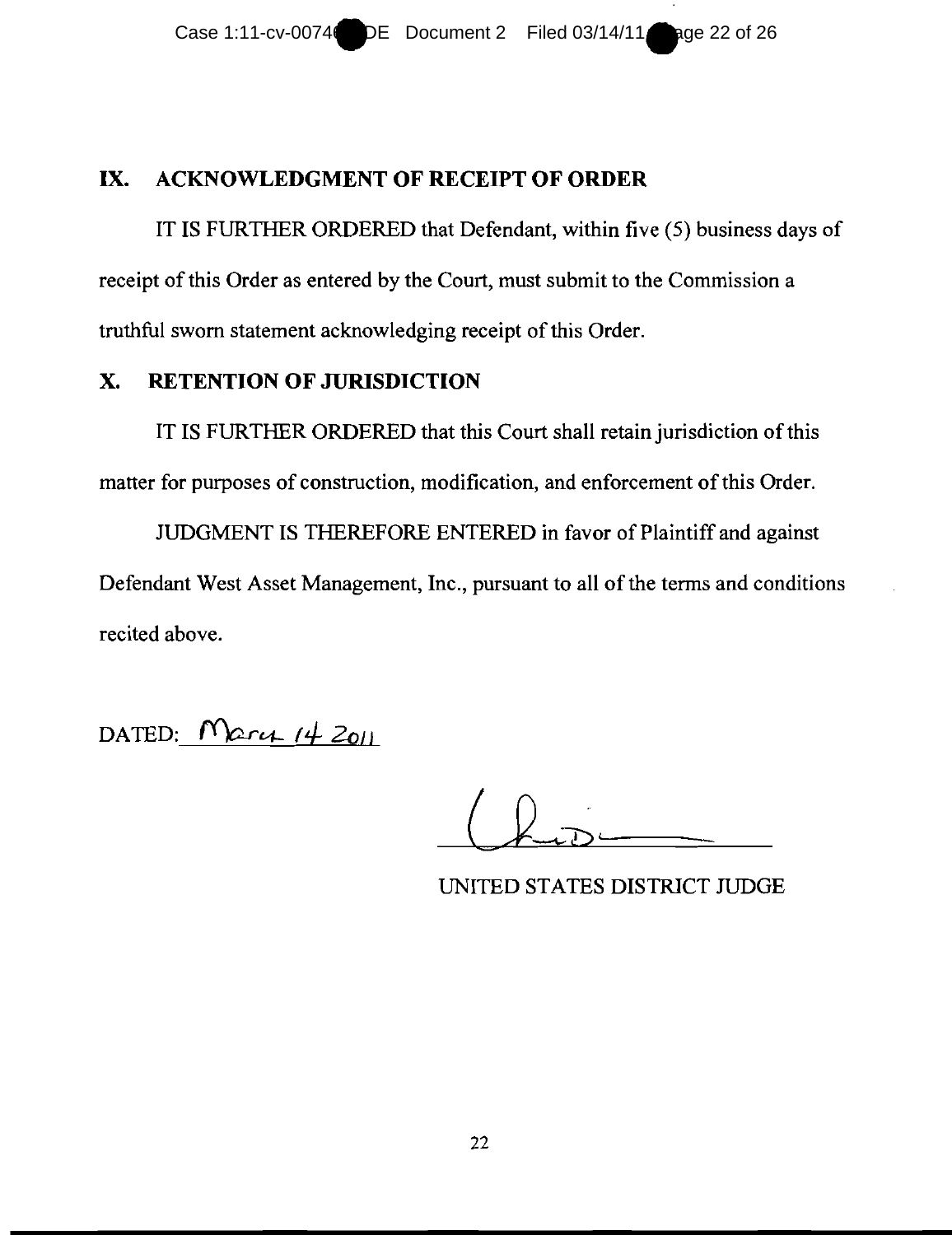# **FOR THE UNITED STATES OF FOR THE UNITED STATES OF AMERICA:**

TONY WEST TONY WEST Assistant Attorney General Assistant Attorney General Civil Civil Division U.S. DEPARTMENT OF JUSTICE

SALLY QUILLIAN YATES United States Attorney Northern District of Georgia U.S. DEPARTMENT OF<br>SALL Y QUILLIAN YAT<br>United States Attorney

Mina Rhee

MINA RHEE Assistant U.S. Attorney U.S. Attorney GA Bar. No. 602047 GA Bar. No. 602047 600 Richard B. Russell Federal Building 600 Richard B. Russell Building 75 Spring Street, S.W. 75 Street, S.W. Atlanta, GA 30303-3309 Atlanta, GA 30303-3309 Phone: 404-581-6000 404-581-6000 Mina.Rhee@usdoj.gov Mina.Rhee@usdoj.gov

EUGENE M. THIROLF Director Director Office of Consumer Litigation Office of Consumer Litigation KENNETH L. JOST L. JOST Deputy Director Sang Lee by ulbre with express permission SANG H. LEE Trial Attorney Attorney Office of Consumer Litigation U.S. Department of Justice U.S. Department of Justice POBox 386 POBox 386 Washington, D.C. 20044 Washington, D.C. 20044 Phone: 202-532-4793 Phone: 202-532-4793 Sang.Lee@usdoi·gov Sang.Lee@usdoj.gov  $\frac{2}{3}$ <br> $\frac{23}{3}$ <br> $\frac{23}{3}$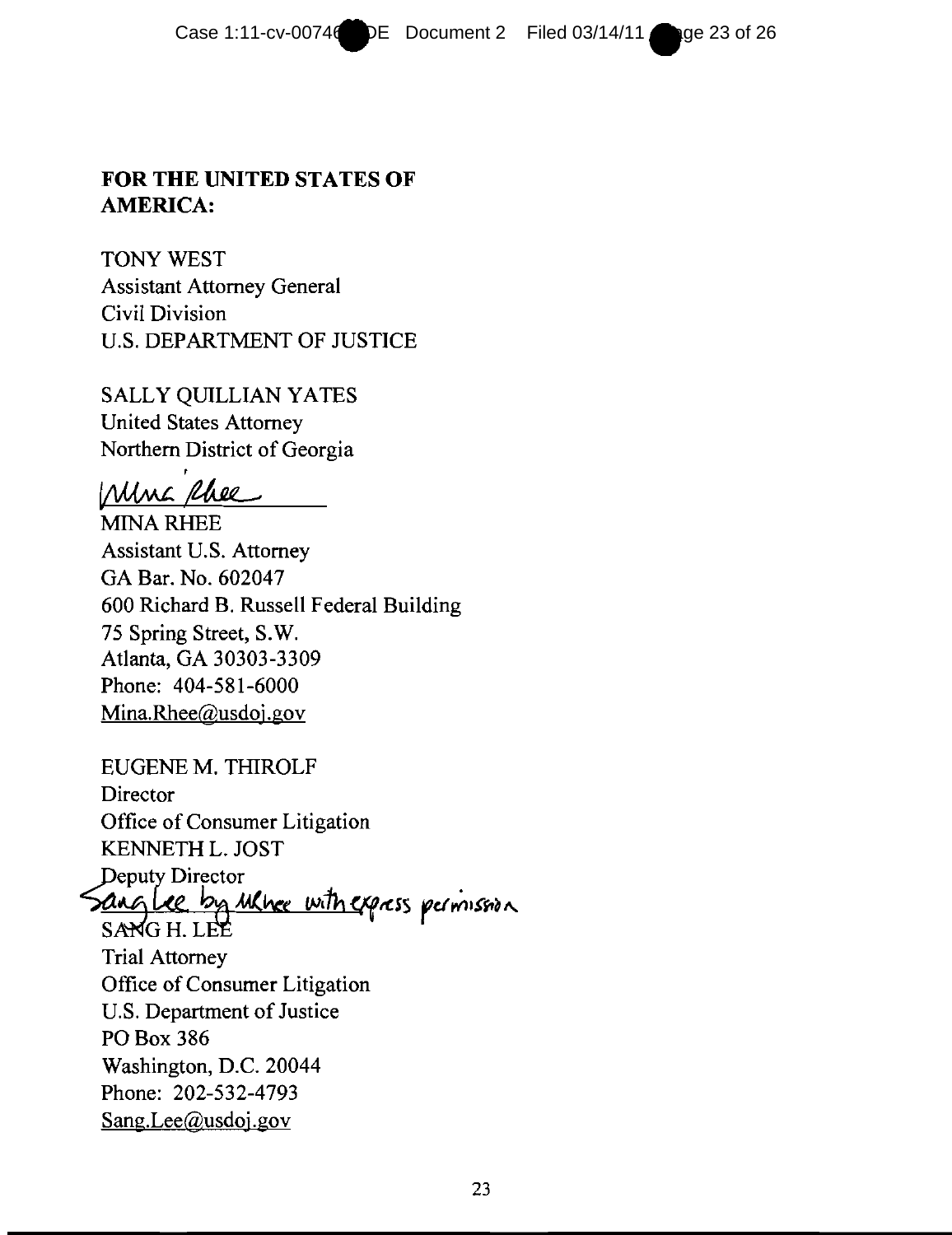• • Case 1:11-cv-00746 DE Document 2 Filed 03/14/11 age 24 of 26

#### **FOR THE DEFENDANT: FOR THE**

 $\bullet$ 

West Asset Management, Inc. Michael E. Mazour, President

Andrey  $\sqrt{G}$ . Berg

Coupsel for West Asset Management, Inc.

Dated:  $1 - 3 - 11$ 

Dated:  $1/5/11$ .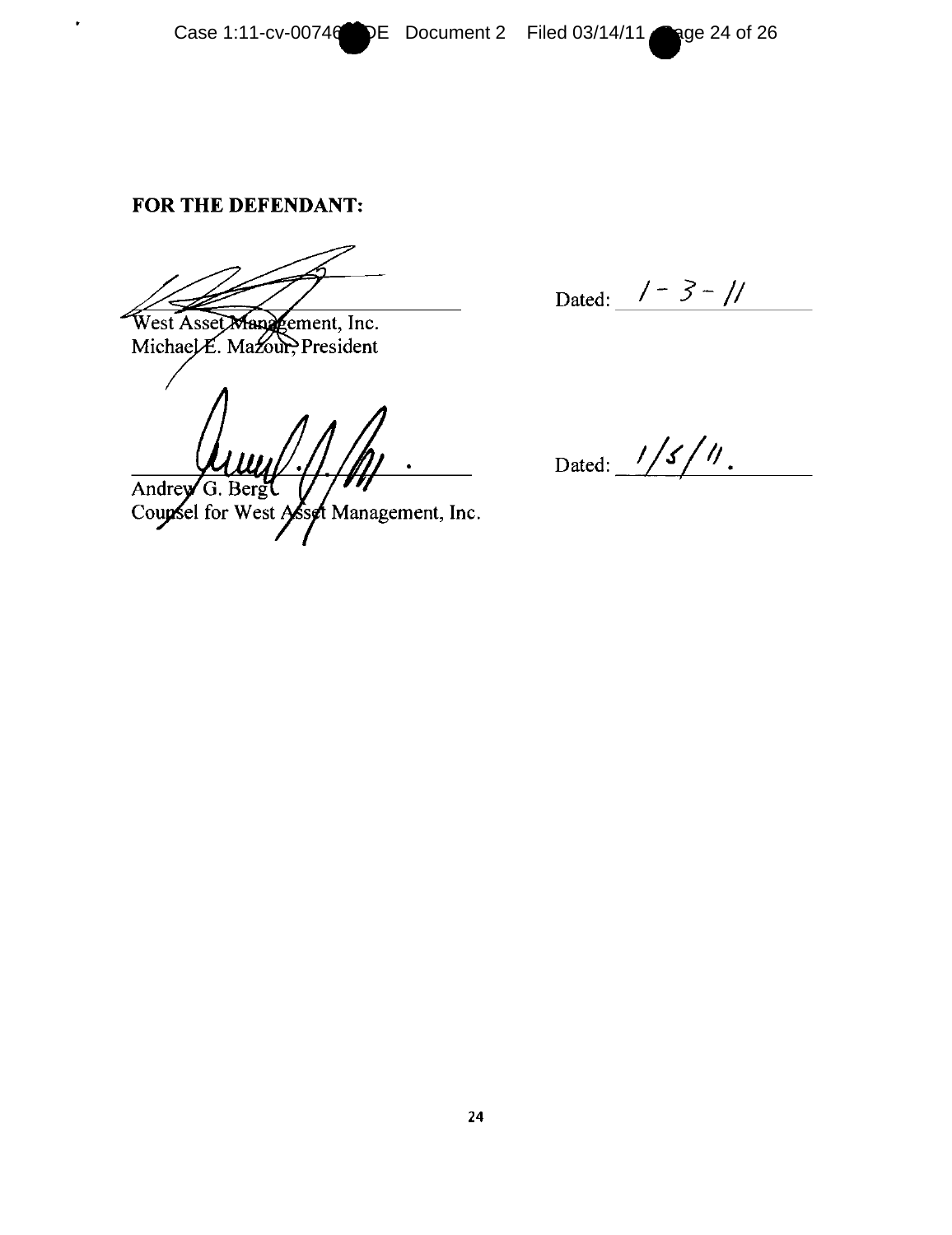# FOR THE FEDERAL TRADE FOR **COMMISSION:**

Cobin 2. Rock

Federal Trade Commission 225 Peachtree Street, N.E., Suite 1500 Atlanta, Georgia 30303 Telephone: 404-656-1368 Facsimile: 404-656-1379 Email: rrock@ftc.gov ROBIN L. ROCK Case 1:11-cv-00746 DE Document 2 Filed 03/14/11 Oge 2<br> **FOR THE FEDERAL TRADE**<br> **COMMISSION:**<br>
COMMISSION:<br>
ROBIN L. ROCK<br>
ROBIN L. ROCK<br>
Packeral Trade Commission<br>
225 Peachtree Street, N.E., Suite 1500<br>
Atlanta, Georgia